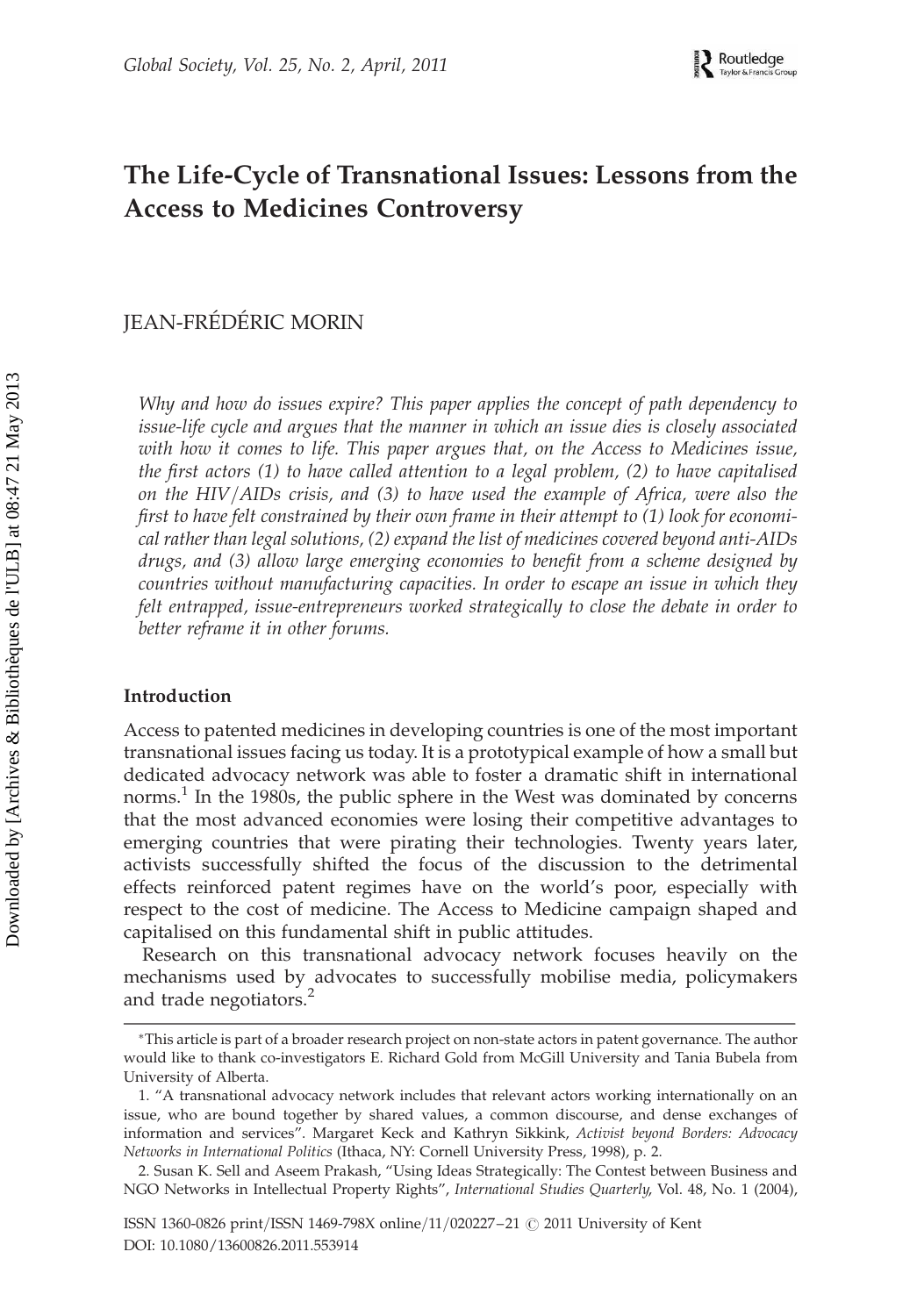However, there has been a significant decline in the public nature of the fight in recent years. For example, as shown in Figure  $1<sup>3</sup>$  there is a clear reduction of media interest in issues related to public health and patents compared to the peak in 2001. Even at the World Trade Organization's (WTO) Council on intellectual property (TRIPS Council), the issue of access to medicines is no longer on the negotiating table.

This decline was not precipitated by a decrease in the problem's salience. While some patents are expired, patented drugs are not more accessible than they were in the 1980s. People in developing countries are still dying from preventable diseases. The interest of political organisations and media evaporated before the problem was sufficiently addressed. This gap between public debates and empirical facts illustrates an intriguing and often overlooked question in issue lifecycle literature—why and how do issues evaporate?

The issue lifecycle literature distinguishes *issues* from *problems.*<sup>4</sup> Problems belong to the realm of objectivity, and issues to the world of inter-subjectivity. Agents ignore a majority of the overwhelming problems affecting them, their neighbours, and their collectively. They do not have the capacity to absorb, or contend with, the enormity of the information available on underlying conditions and pre-existing grievances. By framing a problem, agents select an organised set of information that makes the problem intelligible and potentially contestable. Once the constructed frame is socially internalised, at least in part, the issue can be debated and the frame contested. As Ernst Haas observed, an international issue arises when "the weaker party succeeds in persuading the stronger to pay attention".<sup>5</sup>

Analysing issues as inter-subjective constructions permits the longitudinal exploration of the dynamics between agents and structures. On the one hand,

3. The graph in Figure 1 duplicates a media analysis originally conducted by Sell and Prakash, *op. cit.*, when the issue was still actively debated. This quantitative analysis is indicative of the level of awareness of the issue in the general public. Utilizing the Lexis search engine, we used the operative search value "Patent" AND "Public Health" AND NOT "obituary" to 15 major international and domestic newspapers. Due to irregular reporting, and a concern of artificially skewing the results by domestic debates, we limited the parameters to a single major newspaper per country with searchable content from 1 January 1994 to 30 June 2008. The search returned 1137 results which were subsequently manually filtered to 732. Certain categories of stories were excluded, including ones that did not deal with pharmaceuticals, those involving the tobacco industry, the debate over the discovery of the HIV virus, cloning, and buy/sell recommendations for specific publically traded stocks.

4. Robert Craig and Karen Tracy, "The Issue in Argumentation Practice and Theory", in Frans van Eemeren and Peter Houtlosser (eds), *Argumentation in Practice* (Amsterdam: John Benjamins Publishing, 2005), p. 13; Mark Miller and Bonnie Parnell Riechert, "The Spiral of Opportunity and Frame Resonance: Mapping the Issue Cycle in News and Public Discourse", in Stephen Reese, Oscar Gandy and August Grant (eds), *Framing Public Life* (Mawhaw, NJ: Lawrence Erlbaum Associates, 2001), p. 110; Edward Carmines and James Stimson, "On the Structure and Sequence of Issue Evolution", *The American Political Science Review*, Vol. 80, No. 3 (1986), p. 901.

5. Ersnt B. Haas, "Why Collaborate? Issue-Linkage and International Regimes", *World Politics*, Vol. 32, No. 3 (1980), p. 362.

pp. 143–175; Ruth Mayne, "The Global Campaign on Patents and Access to Medicines: An Oxfam Perspective", in Peter Drahos and Ruth Mayne (eds), *Global Intellectual Property Rights: Knowledge, Access and Development* (New York: Palgrave Macmillan, 2002), pp. 244–258; Ellen 't Hoen, "Public Health and International Law: TRIPS, Pharmaceutical Patents, and Access to Essential Medicines: A Long Way From Seattle to Doha", *Chicago Journal of International Law*, Vol. 3, No. 27 (2002), pp. 27–46; Steven Friedmanand Shauna Mottiar, "A Rewarding Engagement? The Treatment Action Campaign and the Political of HIV/AIDS", *Politics & Society*, Vol. 33, No. 4, (2005), pp. 511–566.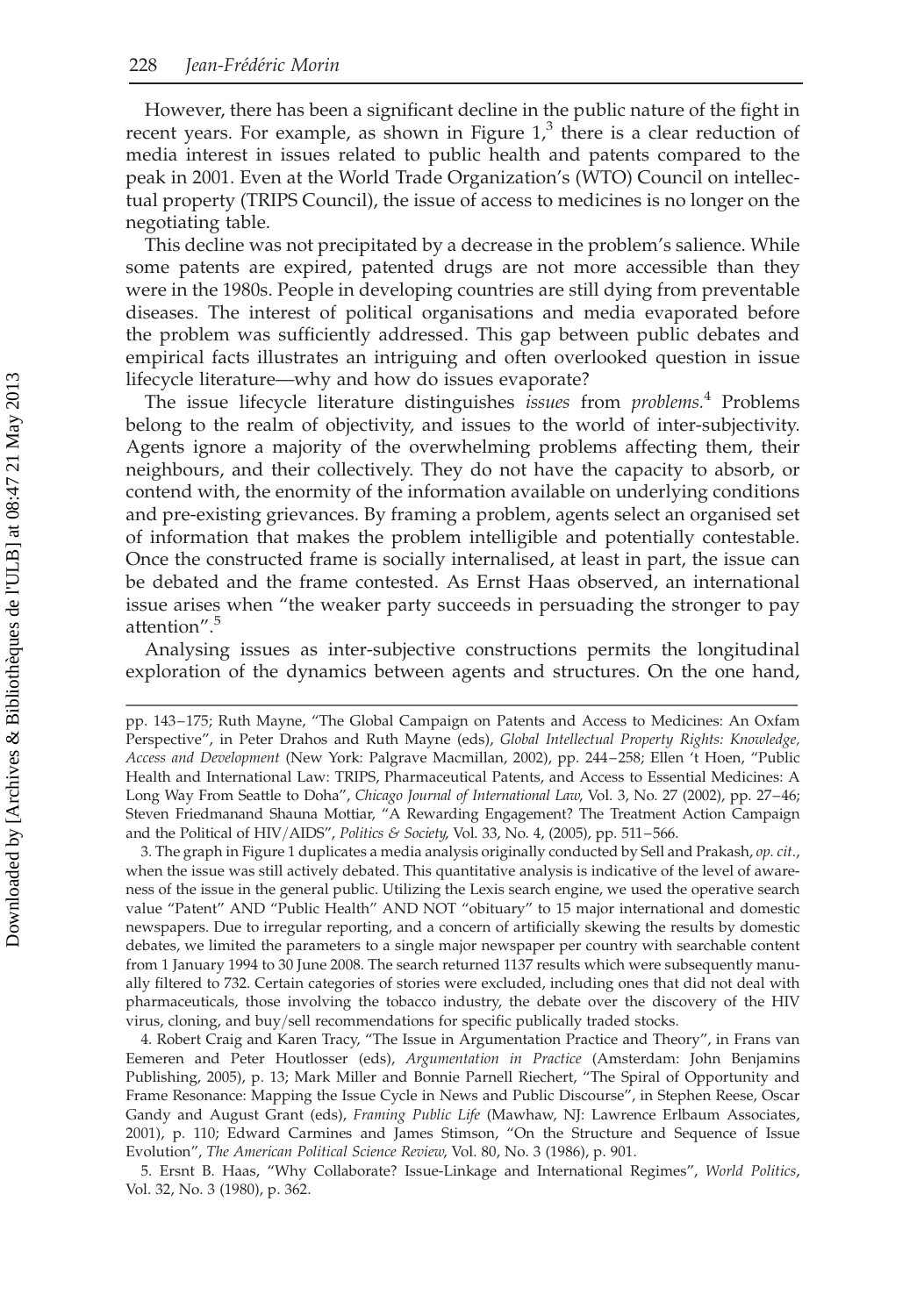

Figure 1. Incidence of "Patent" AND "Public Health" in 15 major international newspapers.

issues can be conceived of as dependant variables when they are framed by agents. The emergence of issues from the pool of problems is not a function of the objective needs or urgency, but of the strategic framing undertaken by agents.<sup>6</sup> On the other hand, as independent variables, issues are the products of bias defining agents' interests, power, and behaviour. Few political actors—if any—have a sole, permanent, all-encompassing interest and power status. Rather, interests and power vary according to the socially constructed issue at hand. The issue constrains the agent by structuring whom and what are relevant to the debate.

Considering that several transnational actors are engaged in issue framing and that international politics is largely constrained by issues, several scholars have called for an issue-based approach to the study of world politics.<sup>7</sup> Nevertheless, issues have so far attracted little attention from international relations scholars, especially compared with other social constructions, like norms, national identities, and world-views. Given this gap, we have to import and adapt developments in parallel literature, especially on social movement and media. In this literature, the passage of an issue from the target of framing efforts to the source of structural constraints is captured in the concept of *issue life cycle*. Issue life cycle was first conceptualised by Anthony Downs who studied how environmental issues are "discovered" and how they fade away.<sup>8</sup> His work parallels other theoretical developments on "cycles", notably on norm life cycle, $9$  media life cycle, $10$ 

<sup>6.</sup> Martha Finnemore and Kathryn Sikkink, "International Norm Dynamics and Political Change", *International Organization*, Vol. 52, No. 4 (1998), pp. 887–917.

<sup>7.</sup> Robert Keohane and Joseph Nye, *Power and Interdependence*, 3rd ed. (New York: Longman, 1977); Paul F Diehl, "What are They Fighting For? The Importance of Issues in International Conflict Research", *Journal of Peace Research*, Vol. 29, No. 3 (1992), pp. 333– 344.

<sup>8.</sup> Anthony Downs, "Up and Down With Ecology: The Issue-Attention Cycle", *The Public Interest*, Vol. 28 (Summer 1972), pp. 38–50.

<sup>9.</sup> Finnemore and Sikkink, *op cit*.; Ethan Nadelmann, "Global Prohibition Regimes: The Evolution of Norms in International Society", *International Organization*, Vol. 44, No. 4 (1990), pp. 479– 526.

<sup>10.</sup> Matthew C. Nisbet and Mike Huge, "Attention Cycles and Frames in the Plant Biotechnology Debate: Managing Power and Participation Through the Press/Policy Connection", *Harvard International Journal of Press*/*Politics*, Vol. 11, No. 2 (2006), pp. 3– 40.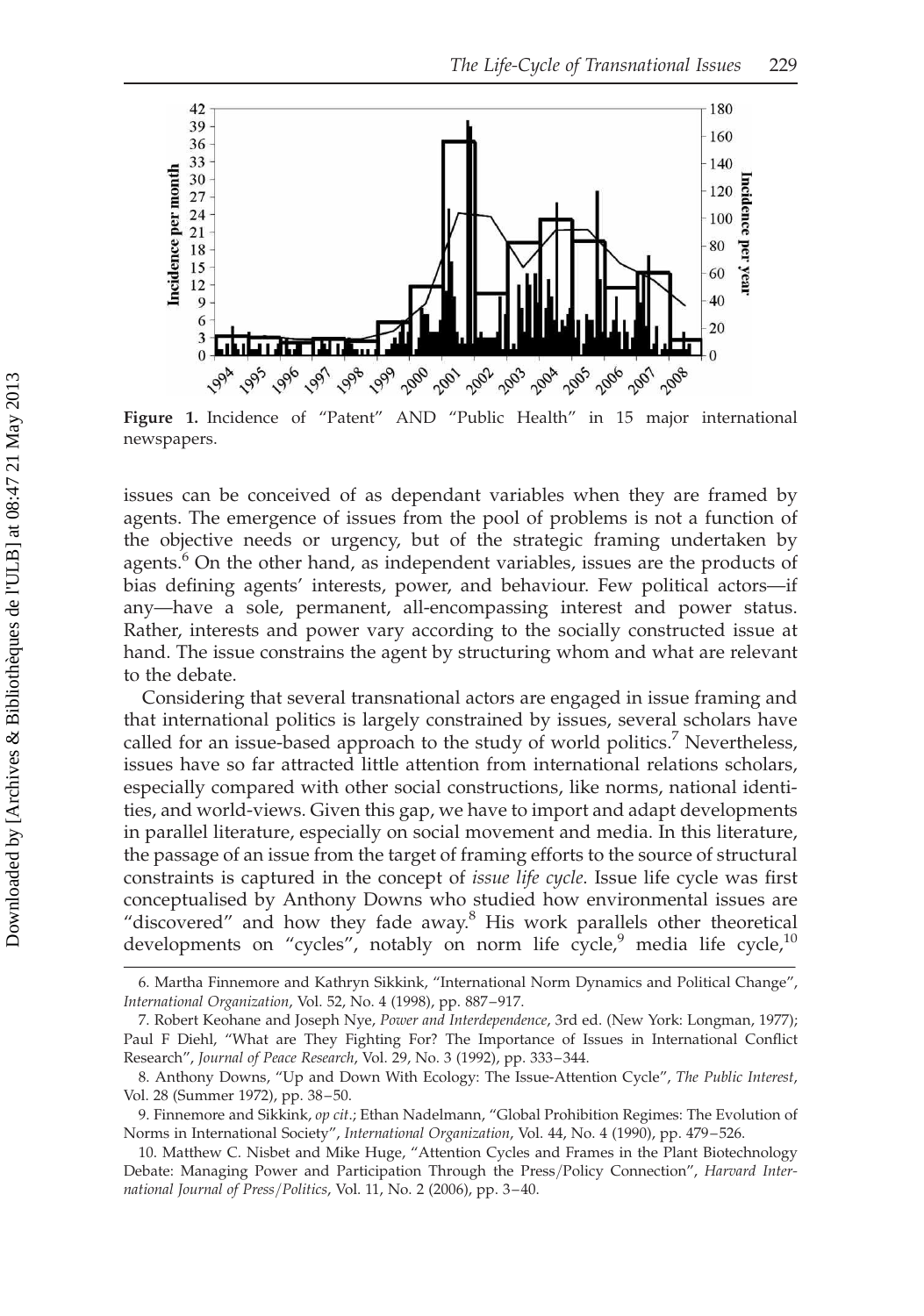regime cycle, $^{11}$  and protest cycle.<sup>12</sup> There are three broad stages of the life cycle identified in the literature: expansionist, transformative, and contractive.<sup>13</sup> The first includes initial framing efforts, agenda-setting, and regime creation. The second depicts the uptake or rejection of an issue by policymakers, as well as the internalisation of newly created norms. The final stage, or the dissipation of the issue, follows this internalisation.

Although the cycle metaphor is widespread, most authors recognise that it would be more appropriate to talk about waves or spirals, since the arguing process is transformative and no issue ends up exactly where it began.<sup>14</sup> For the purpose of this study, the metaphor does not refer to a periodically recurring sequence of phenomena. The life cycle metaphor is used to demonstrate how an issue, originating in the agent's construction, becomes the same agent's constraint. The approach facilitates a study of the relative importance of each element at specific stages in the cycle. As this study makes clear, different actors may have different levels of success at different stages. The most influential actor at the agenda-setting stage may end up being the least satisfied, once the policy decision is being implemented.

While each stage of a life cycle presents particular intricacies, most research focuses on an issue's early or upswing period. Cyclical highs offer ample data for researchers. The death of issues, conversely, has been largely overlooked and handled as an academic afterthought. Sophisticated theories on agenda creation end the cycle with a poorly defined stage known as "loss of interest" or "loss of appeal" in the public realm.<sup>15</sup> A second group of theories highlight the effects of external forces on the issue, such as counter mobilisation, closure of political opportunities or state involvement.<sup>16</sup> A final group points to changes within the proponent group itself, through exhaustion or factionalism.<sup>17</sup> Most of these explanations, however, inadvertently mix symptoms with causes.<sup>18</sup>

When the causes leading to the decline of an issue are addressed directly, few authors rely on a more convincing explanation than the success of the campaign, the implementation of the decision or the resolution of the problem.<sup>19</sup> In his

16. Kim Voss, "The Collapse of a Social Movement: The Interplay of Mobilizing Structures, Framing, and Political Opportunities in the Knights of Labor", in Doug McAdam, John McCarthy and Mayer Zald (eds), *Comparative Perspectives on Social Movements* (New York: Cambridge University Press, 1996), pp. 226 –258; Sidney Tarrow, *Power in Movement: Collective Action, Social Movements and Politics* (Cambridge: University Press, 1994), p. 155.

17. Peter Drahos, "Four Lessons for Developing Countries from the Trade Negotiations over Access to Medicines", *Liverpool Law Review*, Vol. 28, No.1 (2008), p. 28.

<sup>11.</sup> Oran Young, "Regime Dynamics: The Rise and Fall of International Regimes", *International Organization*, Vol. 36, No. 2 (1982), pp. 277–297.

<sup>12.</sup> Sydney Tarrow, *Struggle, Politics, and Reform: Collective Action, Social Movements, and Cycles of Protest* (Ithaca: Cornell University Press, 1989).

<sup>13.</sup> Finnemore and Sikkink, *op cit*.

<sup>14.</sup> Ruud Koopmans, "Protest in Time and Space: The Evolution of Waves of Contention", in David Snow, Sarah Soule and Hanspeter Kriesi (eds), *The Blackwell Companion to Social Movements* (Malden, MA: Blackwell Publishing, 2004), p. 21.

<sup>15.</sup> Finnemore and Sikkink, *op cit*., p. 904; David A. Snow and Robert D. Benford, "Master Frames and Cycles of Protest", in A.D. Morris and C.M. Mueller (eds), *Frontiers in Social Movement Theory* (New Haven, CT: Yale University Press, 1992), pp. 133-155.

<sup>18.</sup> Koopmans, *op. cit*., p. 37.

<sup>19.</sup> Susanne C. Moser, "In the Long Shadows of Inaction: The Quiet Building of a Climate Protection Movement in the United States", *Global Environmental Politics*, Vol. 7, No. 2 (2007), pp. 124 –144; John W. Kingdon, *Agendas, Alternatives and Public Policies* (Boston, MA: Little Brown, 1984).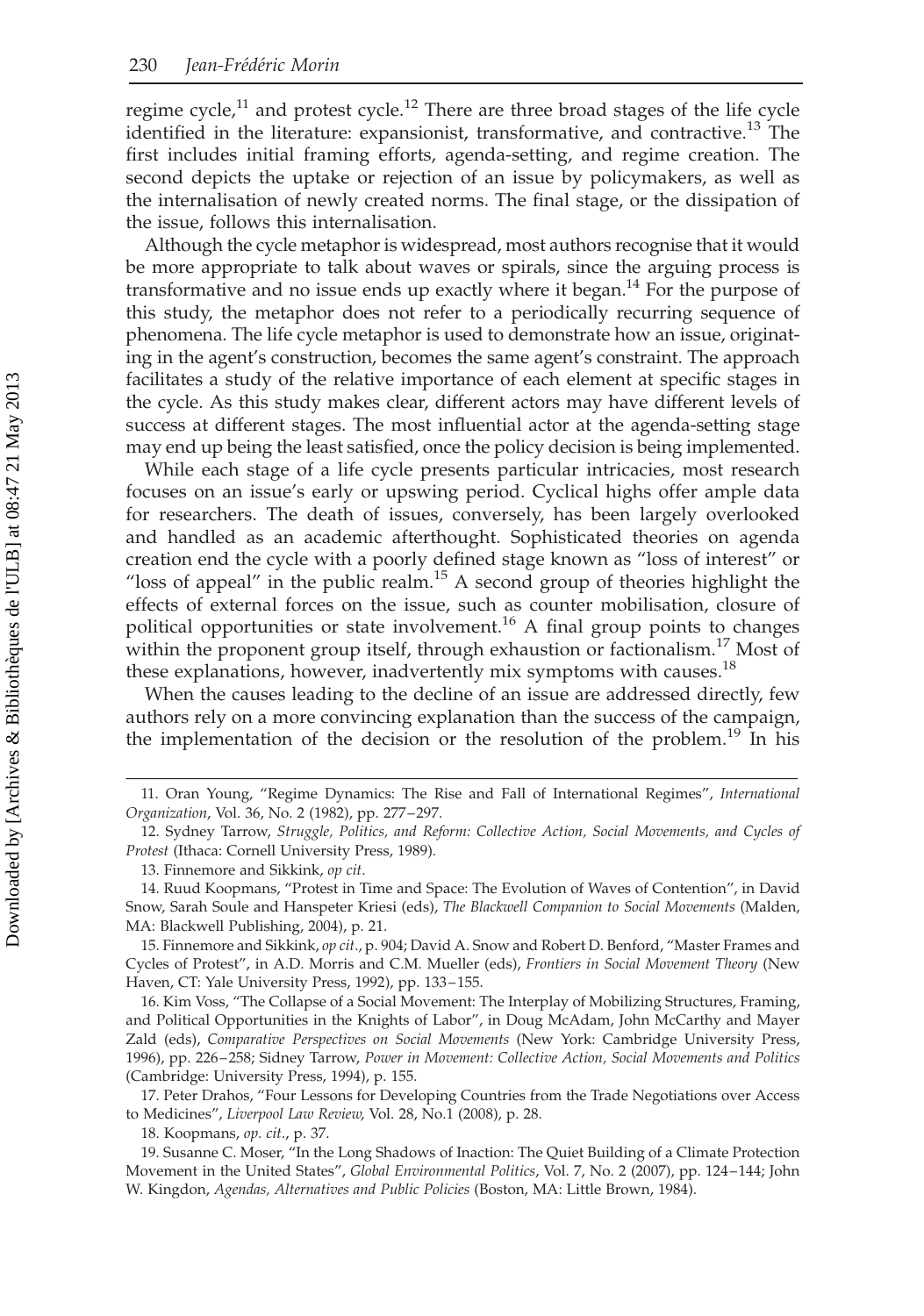original article, Downs hypothesises that issues fade when agents realise that solving the problem would require major sacrifices, and therefore recalculate their interests. If one accepts this hypothesis, it can be assumed that parallel issues could be strategically mobilised to intervene in the cost and benefit analysis of the solution. For example, the issue of unemployment could be strategically used by the oil industry to increase perceived costs of pollution control to solve environmental problems. However, Downs and most of the other authors interested by issue life-cycle, fail to consider the *strategic* ending of an issue. While they recognise that an issue can arise as a result of strategic framing by agents, they tend to conceive of it as an encompassing and unmanageable structure that cannot be altered by agents once its peak is reached.

This article argues that issues, as they mobilise actors and generate social and legal norms, tend to follow a discourse-based path dependency process with positive feedback reinforcing earlier arguments. Therefore, issues do not have a builtin life expectancy and could hypothetically be supported indefinitely. To break with this path dependency and end the public debate, stakeholders must conclude that material and reputational costs associated with a public controversy exceed risks or benefits associated with a consensual decision. Having made the decision to end the debate, these stakeholders capitulate to strategically close the issue.

The issue of access to patented medicines illustrates such a strategic ending. The policy debate was interrupted by the concerted effort of the NGO network, the pharmaceutical industry, and WTO members. For each stakeholder, the decision to commit "issucide" was supported by a rational calculus based on overall objectives. For NGOs, their initial framing efforts created a discursive path dependency which eventually became cumbersome and inescapable. The pharmaceutical industry, faced with a public relations disaster, turned their objective toward the mitigation of reputational losses and the creation of a predictable legislative framework. Finally, for governments, the issue was linked with WTO talks and thus seriously risked undermining trade liberalisation efforts. The weapon of choice for their issucide was the consensual adoption of a legal instrument with few practical implications. This illusory solution closed the debate and freed the stakeholders from their discursive path dependency. They were then able to reframe the same problem into a new issue in order to restart the cycle on a fresh basis.

The argument brought forth in this paper is based on 54 semi-structured interviews with politicians, bureaucrats, lobbyists, and activists who participated at various stages of the issue life cycle.<sup>20</sup> It is impossible to guarantee that interviewees provided an accurate recount of their true standpoints, especially since they benefitted from hindsight. However, to mitigate against this, the structure of the interview—its confidential nature, face to face discussion, and the opportunity for follow-up questions to probe statements more deeply increases the likelihood that actual beliefs would be revealed compared with public statements or questionnaires.

The paper is organised in three sections, covering three broad stages of the issue life cycle: the expansionist, the transformative and the contractive phases. Although the aim of this paper is to explain the last stage of the public debate, it argues that the manner in which an issue dies is closely associated with the

<sup>20.</sup> See Appendix for the list of interviewees.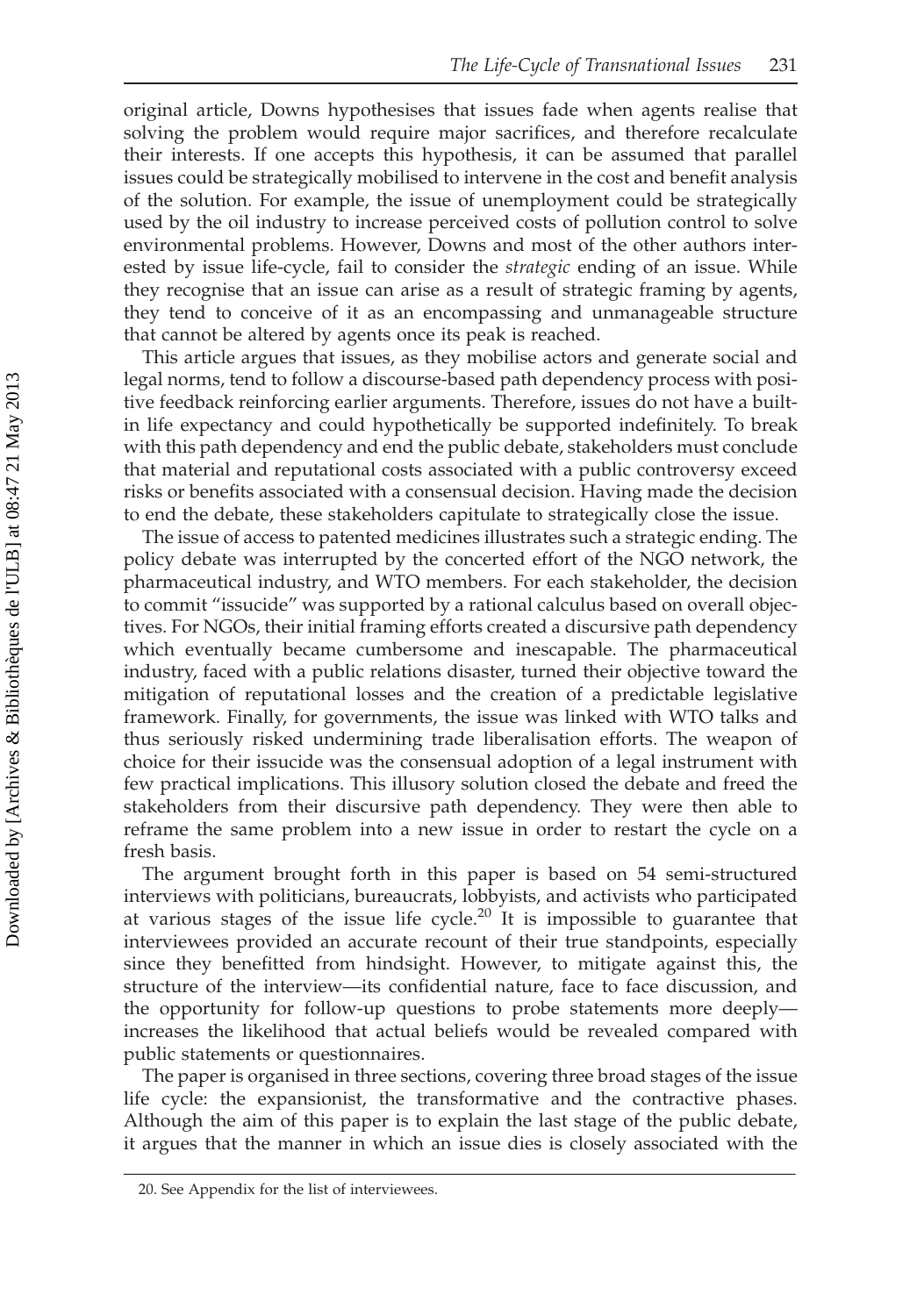manner in which it came to life. To understand the contractive phase, it is thus necessary to begin with the expansionist phase.

#### From Problem to Campaign

The state of the sufferer is often much worse in the pre-issue stage compared to when the issue has already emerged from the problem.<sup>21</sup> This pre-issue stage can, and often does, last indefinitely without engaging public attention. Such problems either exist in perpetuity or resolve themselves without the intervention of policymakers.

With respect to access to patented medicines in developing countries, the preissue stage existed for a long period with only a handful of experts expressing concern. Debates within this closed epistemic community were not transmitted to the broader public, or even to high-level decision-makers. As an interviewee noted, "it's been a technical issue for a long time dealt with by technical people". Thus, when the World Trade Organization's Agreement on Trade-Related Aspects of Intellectual Property Rights (TRIPs) was negotiated between 1987 and 1994, access to patented medicines in developing countries "hadn't yet become an issue". The adoption of Article 27 of the TRIPS Agreement, which provides that all technology fields, including pharmaceutical products, must be eligible for patentability, did not raise major public controversies. Experts and negotiators knew it would have major implications for developing countries, but as noted by one bureaucrat, "no one paid any attention to what they were doing back then". According to an interviewee working for industry, CEOs of pharmaceutical companies, who would eventually be targeted by the NGO campaign, "wouldn't even know what you're talking about" if you were to ask them about intellectual property. "There was nobody around" concluded a third interviewee.

The ease with which the patentability of pharmaceutical products was imposed upon every WTO member may have made pharmaceutical companies overconfident. In their attempt to crystallise their gains, they paradoxically created the *political opportunity structure* for the emergence of the access to medicines issue.<sup>22</sup> In 1998, 39 transnational pharmaceutical companies brought a lawsuit against the government of South Africa over its bill amending the *Patent Act* for public health motives. According to two interviewees close to the pharmaceutical industry, the goal of the litigation was not a strengthening of patent laws in South Africa, but to control perception of patents and pharmaceutical products in Western countries. At risk was the perception that intellectual property rights could be justifiably weakened when balanced against access to medicine concerns. This proved to be, as an interviewee characterised it, a "pyrrhic victor[y]".

Most of our interviewees cite this South African lawsuit as the main catalyst for their own interest and involvement in the access to medicines issue, rather than the AIDS crisis, the entry of the first HIV/AIDS treatment into the market,

<sup>21.</sup> Downs, *op.cit*. Stephen Hilgartner and Charles Bosk, "The Rise and Fall of Social Problems: A Public Arenas Model", *The American Journal of Sociology*, Vol. 94, No. 1 (1988) pp. 53-78.

<sup>22.</sup> Political opportunity structure "capture the institutional context which imposes obstacle on and provides opportunities for actors engaged in framing processes". Jutta Joachim, "Framing Issues and Seizing Opportunities: The UN, NGOs and Women's Rights", *International Studies Quarterly* 47, No. 2 (2003), p. 251.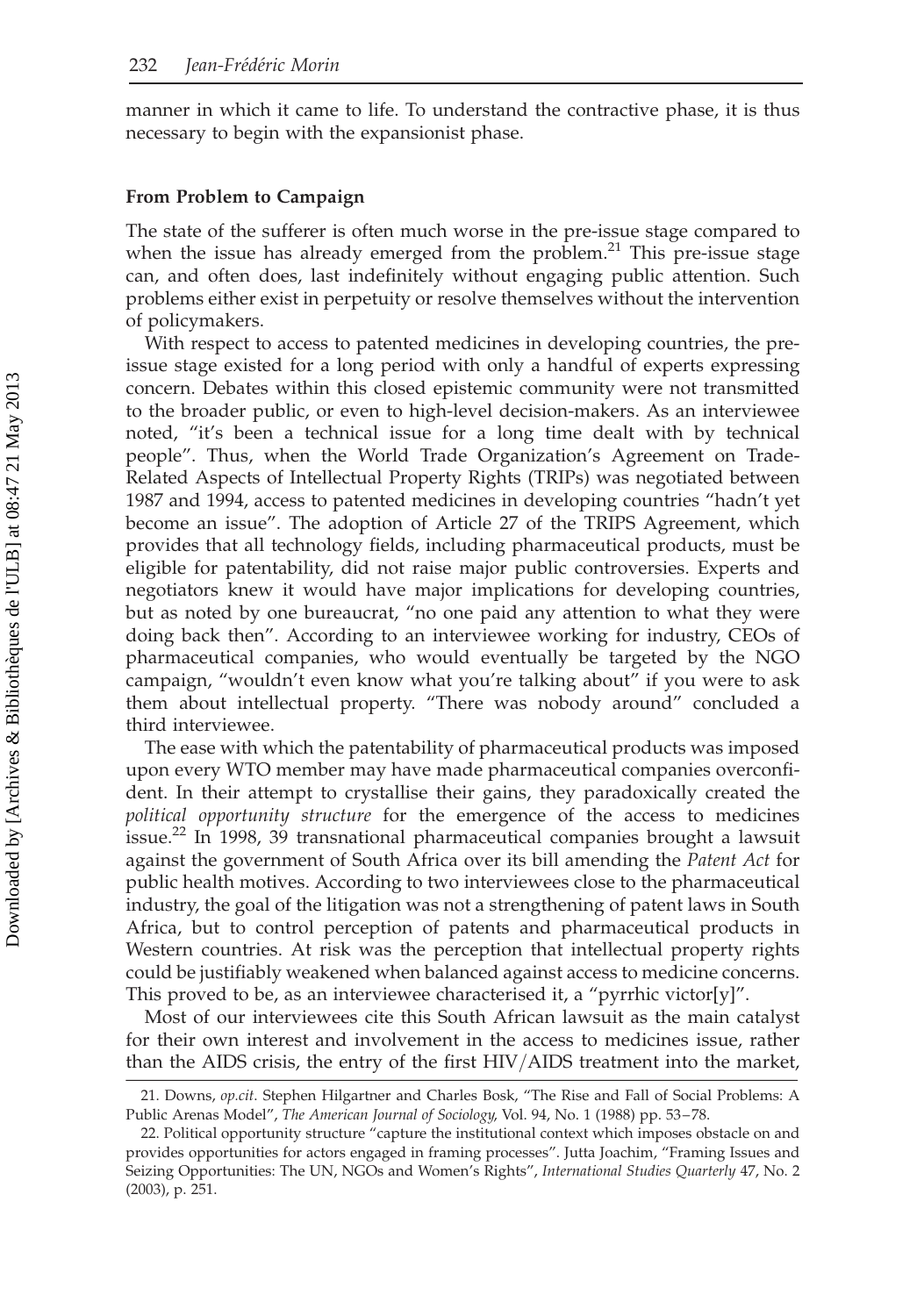the end of transitional periods for TRIPS application in developing countries, or even the WTO ministerial conference in Seattle. It was the South African lawsuit that created a forum for the debate and broke the inertia in elevating patented drugs from problem to the initial expansive phase of the issue life cycle. Representatives of the pharmaceutical industry interviewed for this study admit that, in seeking to control the normative discourse over patents, they "poison[ed] the well" and opened themselves to attacks "as kind of the tar baby for all the healthcare ills of the world". Ten years later, NGOs and generic producers continue to refer to this "classic example" and "ground-breaking case" as a key event delegitimizing pharmaceutical corporations. As Oxfam Policy Adviser Ruth Mayne acknowledged, "the South African court case ... did more than other previous events to raise public awareness about the impact of global patent rules".<sup>23</sup> This case illustrates how the NGO Network, who at the time was perceived by some as a relatively weak actor, successfully created a controversy by exploiting an opportunity (the South African litigation) in order to foster change.<sup>24</sup>

Carli Carpentier's work on issue emergence and non-emergence illustrates that political opportunity structure is not enough to ensure issue formation.<sup>25</sup> A second key variable is the agency of *issue entrepreneurs* in seizing the opportunity to draw attention to the matter. The concept of issue entrepreneur is similar to Rochon's "critical thinker", Finnemore and Sikkink's "norm entrepreneur", Lessig's "meaning architect", Nadelmann's "transnational moral entrepreneur", Joachim's "organisational entrepreneur", Sell and Prakash's "policy entrepreneur" and Noakes and Johnston's "frame's promoter".<sup>26</sup> Issue entrepreneurs define an issue by naming, interpreting and dramatising the problem. Beyond being the central conduit for dissemination of information, they serve more practical roles such as absorbing the initial cost of mobilisation and bringing organisational experience to the movement. Moreover, successful issue entrepreneurs can mobilise individuals from a diverse political and international background.

Issue entrepreneurs working on Access to Medicines were initially composed of small organisations in developing countries seeking to join major transnational NGOs and garner greater media exposure. As one interviewee from a developing country noted, the first course of action was to "create voices within the United States ... that could understand the issues, and could learn the issues ... but that would be speaking without an accent". In South Africa, the Treatment Action Campaign was successful in obtaining the support of transnational and Western NGOs such as CPTech, Médecins sans Frontiers (MSF), Health Action International, and Oxfam. These NGOs were successful at internationalising

<sup>23.</sup> Mayne, *op. cit.*, p. 249.

<sup>24.</sup> William A. Gamson and David S. Meyer, "Framing Political Opportunity", in McAdam *et al.*, *op. cit.*, p. 288; Joachim, *op. cit*., p. 251; Finnemore and Sikkink, *op cit*., p. 909.

<sup>25.</sup> Charli Carpenter, "Setting the Advocacy Agenda: Theorizing Issue Emergence and Nonemergence in Transnational Advocacy Networks", *International Studies Quarterly*, Vol. 51, No. 1 (2007), pp. 99–120.

<sup>26.</sup> Thomas R. Rochon, *Culture Moves: Ideas, Activism, and Changing Values* (Princeton, NJ: Princeton University Press, 1998); Lawrence Lessig, "The Regulation of Social Meaning", *University of Chicago Law Review*, Vol. 62, No. 3 (1995), pp. 944–1045; John A. Noakes and Hank Johnston, "Frames of Protest: A Road Map to a Perspective", in Hank Johnston and John A. Noakes (eds), *Frames of Protest: Social Movements and the Framing Perspective* (Lanham, MD: Rowman & Littlefield Publishers, Inc., 2005), pp. 1–27; Finnemore and Sikkink, *op cit*.; Nadelmann, *op. cit*.; Joachim, *op. cit*.; Sell and Prakash, *op. cit*.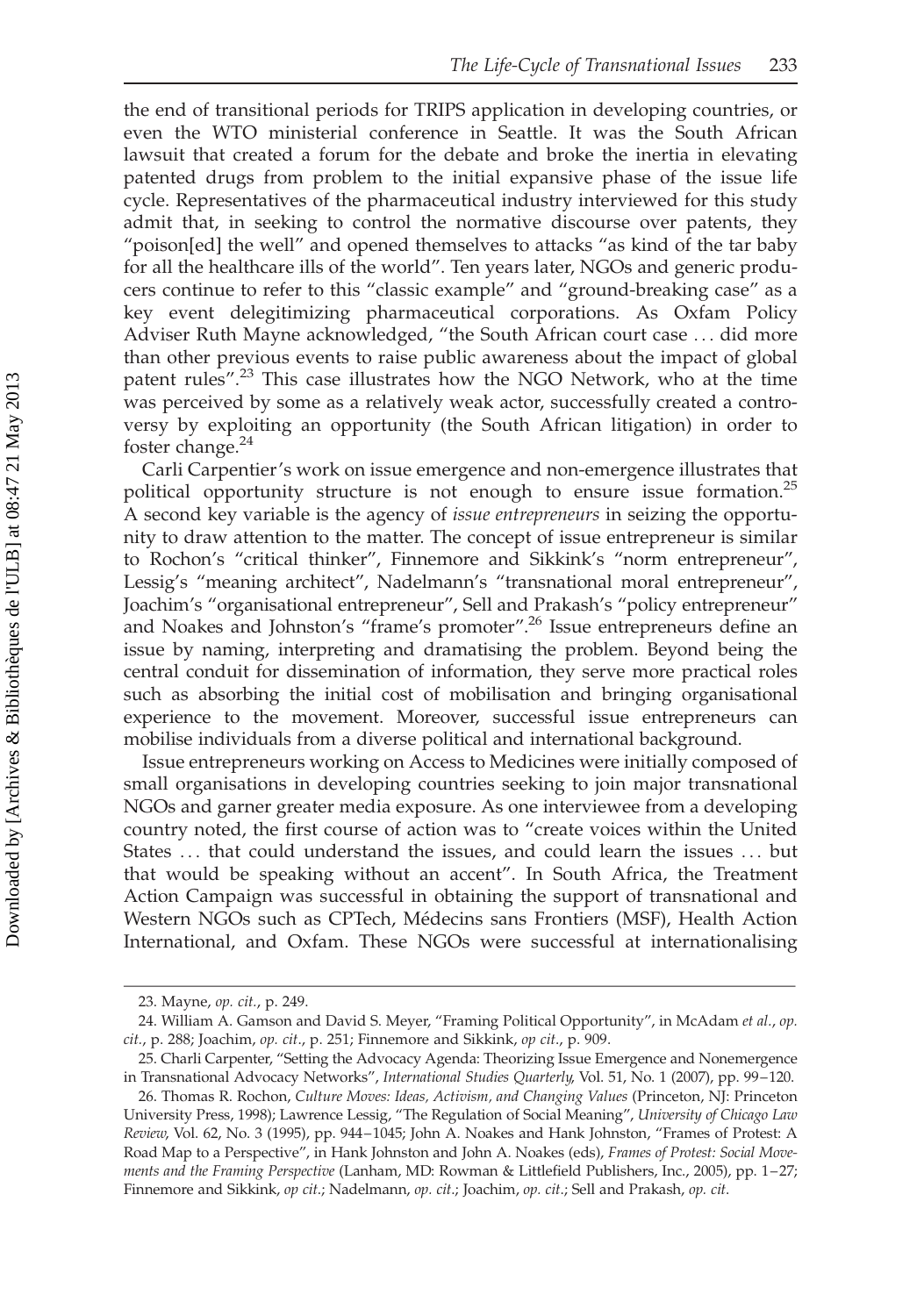the issue. They organised demonstrations in the streets of Washington, Paris, Bangkok, infamously interrupting the Al Gore Presidential-announcement.<sup>27</sup>

In order to establish their foothold in the public discourse, to expand the scope of participation, and to elevate the underlying problem into an issue, issue entrepreneurs must insert the problem into a dramatic and non-technical frame.<sup>28</sup> Frames are "organizing principles that are socially shared and persistent over time, that work symbolically to meaningfully structure the social world".<sup>29</sup> Effective frames contain a diagnostic element (that defines the problem), a prognostic element (that sets the appropriate strategy to rectify the problem), and a mobilising element (that rallies people and resources).<sup>30</sup> These three elements emerge easily when the issue is framed as clear moral conflict, such as a Manichean antagonism opposing good and evil forces. In such cases, media uptake is facilitated, and this "allows journalists to construct a news saga that they can cover for more than a day or week".<sup>31</sup> Media resonance expands the size of the audience, which increases "the likelihood that it will attain systemic agenda standing". $32$  While the ultimate target of issue entrepreneurs might be a narrow circle of policymakers, framing a dramatic narrative through the mass media is an effective way to access their formal agenda.<sup>33</sup>

On the issue of access to medicines, patents were an easy target to frame. Of the underlying problems associated with the health crisis in the developing world, including infrastructure, development aid, and good governance, patents were, as an interviewee observed, the only area subject to a major international treaty. Framing patents as the main obstacle to access to medicines implicitly points to the appropriate international forum to discuss the issue and the legal instrument to be amended. Further, blaming insufficient development assistance or inadequate governance would indirectly put the responsibility on the governments who act as gatekeepers for the inscription of a new issue on the intergovernmental agenda. Thus the issue was framed in a simple and highly successful formula, equating patents with high prices, and therefore with the narrative of premature death.<sup>34</sup> The public's perspective was influenced by strategic vilification that cast pharmaceutical companies as greedy multinationals, juxtaposed against images of dying poor people.<sup>35</sup> Advocates portrayed the South African litigation as a battle between powerful transnational corporations on one side, defending excessive profit margins, and a weak state on the other side, defending human life. The latter was supported by two Nobel Peace Prize Laureates, Nelson Mandela and MSF. As indicated by an NGO representative, framed in this manner, the

<sup>27.</sup> Sell and Prakash, *op. cit*; Mayne, *op. cit.*, Hoen, *op. cit.*

<sup>28.</sup> Roger Cobb and Charles Elder, *Participation in American Politics: The Dynamics of Agenda-Building* (Baltimore, MD: Johns Hopkins University Press, 1983), p. 120; Nisbet and Huge, *op.cit*., p. 11.

<sup>29.</sup> Stephen Reese, "Prologue- Framing Public Life: A Bridging Model for Media Research", in Stephen Resse, Oscar Gandy and August Grant (eds), *Framing Public Life: Perspectives on Media and Our Understanding of the Social World* (Mahwah, NJ: Lawrence Erlbaum Associates, 2001), p. 11.

<sup>30.</sup> David A. Snow and Robert D. Benford, "Ideology, Frame Resonance, and Participant Mobilization", *International Social Movement Research*, Vol. 1, No. 1 (1998), pp. 197-217.

<sup>31.</sup> Nisbet and Huge, *op.cit*., p. 3.

<sup>32.</sup> Cobb and Elder, *op. cit.*, p. 110.

<sup>33.</sup> John McCarthy, Jackie Smith, and Mayer Zald, "Access Public, Media, Electoral, and Governmental Agendas", in McAdam *et al.*, *op. cit.*, p. 291.

<sup>34.</sup> Sell and Prakash, *op. cit*.

<sup>35.</sup> Mark Weisbrot, "A Prescription for Scandal", *Baltimore Sun*, 21 March 2001, p. A17.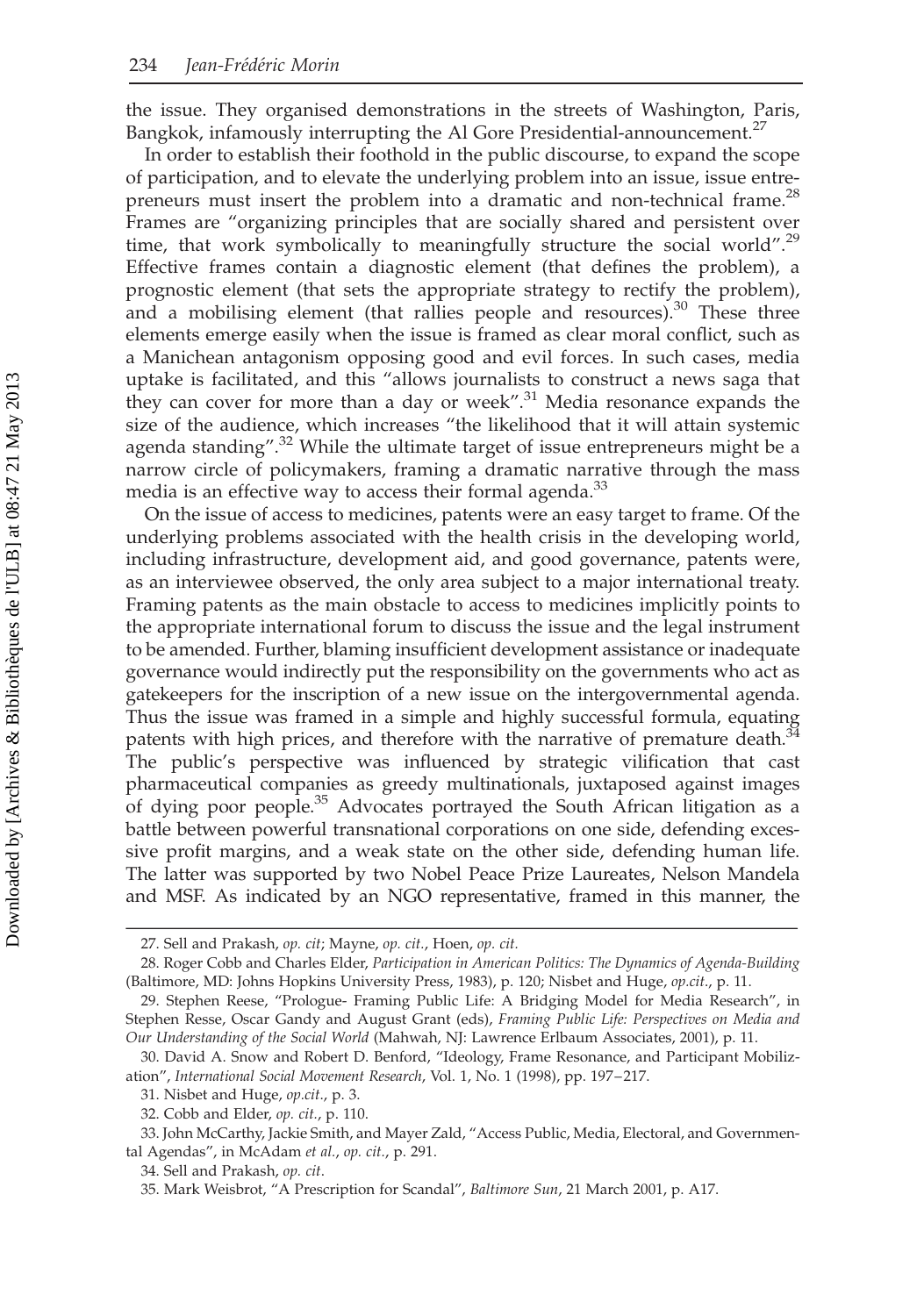problem of access to medicines became "an issue that's really very simple for people to understand".

The NGO frame was highly persuasive. According to Finnemore and Sikkink, persuasion is "the process by which agent action becomes social structure, ideas become norms, and the subjective becomes intersubjective".<sup>36</sup> The NGO's frame entered into the inter-subjectivity realm as it was internalised, amplified, and further dramatised by media. *The Guardian*, *The Nation*, and *Le Monde*, among others, compared the South African lawsuit to Apartheid.<sup>37</sup> Interviewees from the NGO community considered that they "were really winning public opinion" and that they "won the first round". According to a bureaucrat, "public opinion was important in getting the key players to come to the realisation that it was something that they should take on and become an advocate for". As the problem evolved towards an issue, it became ubiquitous. A bureaucrat admitted that, "it was from that point ... when this issue kind of hit newspapers ... that I had to start paying attention to it". Another bureaucrat, sceptical about advocate claims, explained that his country "took the view that whatever the merits of the issue, this was a politically very hot subject we could not avoid".

Interviewees from the pharmaceutical industry acknowledged that they were placed "on the defensive in the public's mind" and were "being portrayed as the villain". They cast the debate as a "political exercise" and a "symbolic issue" and themselves as the "easiest scapegoat" and the "media-visible solution". Interviewees identified three factors that gave rise to the emergence of an issue from the Access to Medicines problem. First, one group of interviewees recognised their responsibility in creating a political opportunity structure by their "huge PR mistake" in South Africa. As one interviewee noted, "it's gone from that period to demonizing the industry". Second, other interviewees attributed the NGO success to the fact that their issue entrepreneurs "were the ones who started using the media first". A third group of interviewees highlighted the effectiveness of the NGO frame by saying that "it's always nice and media-catchy to say that the patent system and the evil pharmaceutical companies are the ones that prevent small orphans in less developed countries and weak populations to get their medicine". In fact, the ability of the transnational advocacy network to create an issue from the problem of access to medicine is likely the result of a combination of these three factors: a political opportunity resulting from a crisis, committed issue entrepreneurs, and an effective frame.

The frame selected by issue entrepreneurs during the initial stage of the issuecycle is determinative of the long-term direction of the issue. The frame establishes which actors should be considered relevant and what kinds of events will constitute future opportunities.<sup>38</sup> Analysing initial frames can thus foreshadow future constraints on advocates. In the case of Access to Medicines, decisions made about the frame created a discourse-based path dependency that oriented the future context of the debate towards a legalistic solution. If the issue lies in legal rights rather than financial mechanisms or governance structures, then the solution must come out of a legal forum by legal persons.

<sup>36.</sup> Finnemore and Sikkink, *op cit*., p. 914.

<sup>37. &</sup>quot;South Africa's New Apartheid", *The Guardian*, 30 November 2000; "Apartheid of Pharmacology", *Monde Diplomatique*, January 2000; "Global Apartheid", *The Nation*, 9 July 2001.

<sup>38.</sup> Joachim, *op. cit*., p. 249; Snow and Benford, "Ideology, Frame Resonance and Participant Mobilization", *op. cit*., pp. 212– 213.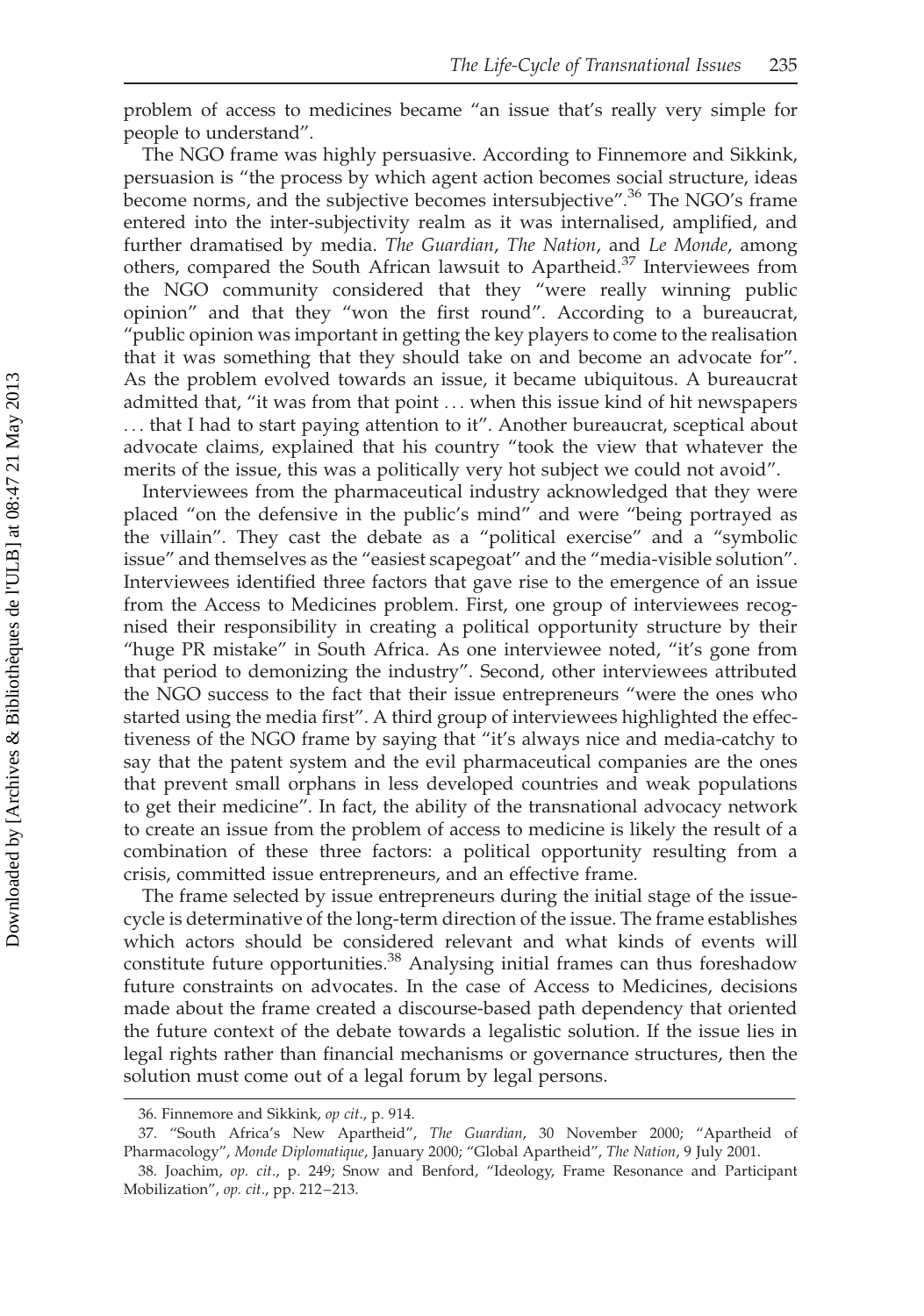#### From Campaign to Cubicles

Setting a new issue on a governmental or intergovernmental agenda is a tipping point.<sup>39</sup> Once set, issues become rapidly institutionalised.<sup>40</sup> A defined group of conflicting stakeholders is identified, a formal or informal forum for debate is selected, other organisations introduce the issue in their own agendas, studies are ordered and conducted, and decision-makers are pressed to take positions.

This institutionalisation calls for an adaptation of the advocacy network's strategies. While agenda-setting may need radical action to attract attention, upstream stages of policy formation, especially the legislative process, require "more conventional protests with more instrumental goals".<sup>41</sup> Confrontation and extremism are replaced by predictability and moderation, which are more desired by the political establishment.<sup>42</sup> Progressive and mobilised lawyers, academics, consultants and bureaucrats substitute the original issue-entrepreneur as the driving forces of the issue cycle. $43$ 

The transformative phase of the Access to Medicines issue was marked by three culminating events. First, in November 2001, the WTO Ministerial Council agreed on the Doha Declaration which called for international negotiations to address the need of some countries to import generic medicines produced under compulsory licensing. Then, in August 2003, a WTO Decision defined the conditions under which one country could export generic pharmaceutical products to another. Finally, in May 2004, Canada became the first country to amend its Patent Act to authorise the export of generic drugs. Between the 2001 Doha Declaration and the 2004 Canadian Bill, the debate was marked, as observed by Peter Drahos, by a high degree of rule complexity.<sup>44</sup>

As the issue matured, the strategies of the transnational advocacy network were modified. Having secured their frames in public discourse, as well as a tangible victory at Doha, advocates changed their focus to concentrate on what one interviewee called "direct lobbying", i.e. trying to influence political decisions by participating in formal political arenas and seeking direct contact with policymakers. Their testimonies, reports, and submissions to governments and intergovernmental organisations reveal a legal, technical, and sober discourse. As Table 1 indicates, their documents were characterised by an extensive use of legal concepts such as *amendment*, *legislation*, *act*, *provision*, *compliance*, *rules*, *treaty*, or *regulation*. This strategy was likely developed to gain legitimacy with an institutional audience and pragmatically address the legalistic nature of the debate, which in the political arena would be perceived more positively than the initial discourse put forth by NGOs. Another discourse-based strategy used by NGOs is what Keck and Sikkink call *accountability politics*, that is, "the effort to hold powerful actors to their previously stated policies or principles".<sup>45</sup> More than any other actors, they used terms associated with accountability politics, such as "legacy", "commitment", "betrayal", "honouring", "pledge",

<sup>39.</sup> Finnemore and Sikkink, *op cit*., p. 902.

<sup>40.</sup> Downs, *op. cit.*; Frances Fox Piven and Richard A. Cloward, *Poor People's Movements: Why They Succeed, How They Fail* (New York: Vintage, 1979).

<sup>41.</sup> Tarrow, *op. cit*., p. 53.

<sup>42.</sup> Gamson and Meyer, *op. cit*., p. 288.

<sup>43.</sup> Finnemore and Sikkink, *op cit*.

<sup>44.</sup> Drahos, *op. cit*.

<sup>45.</sup> Keck and Sikkink, *op. cit*., p. 16.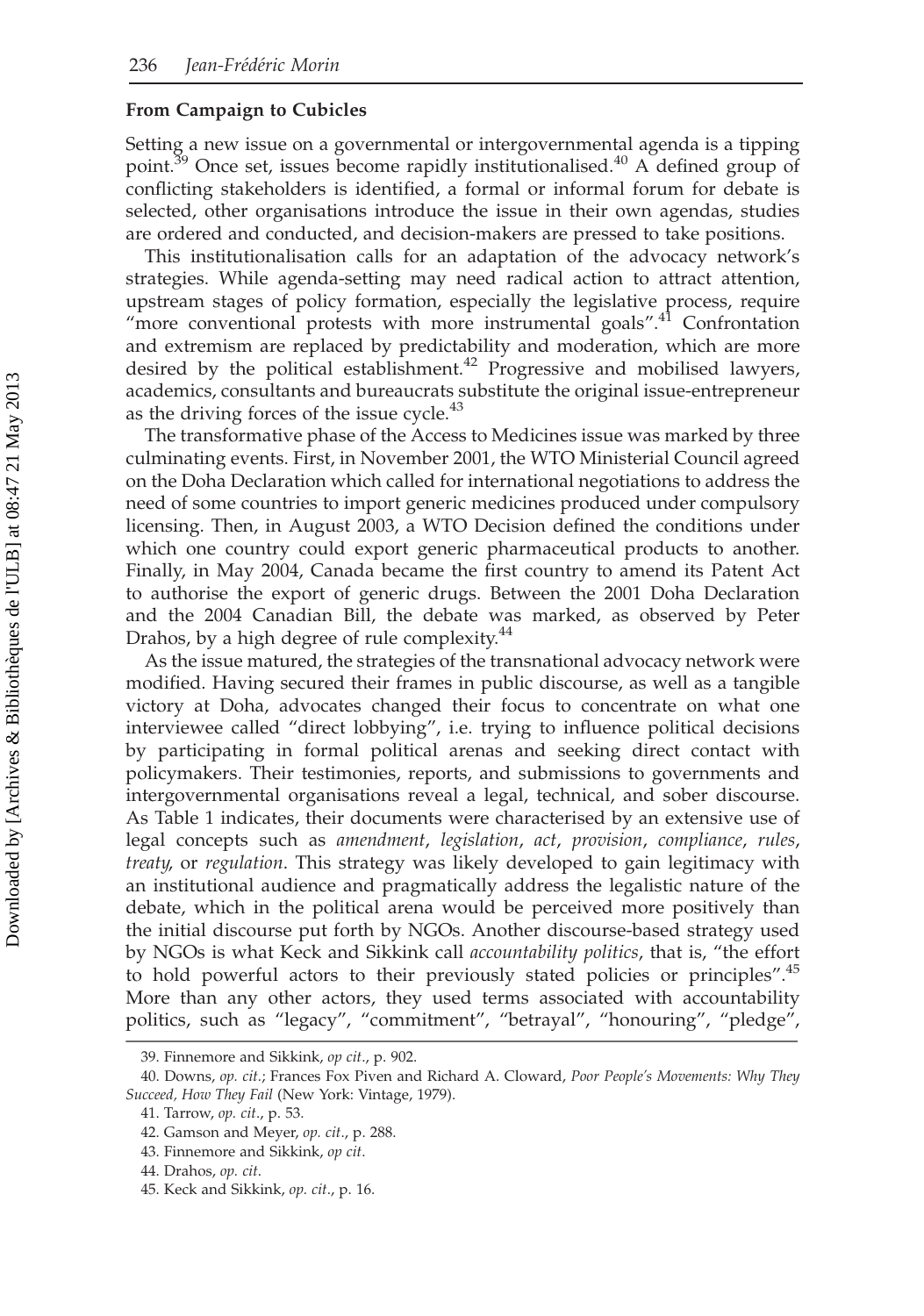| Stakeholder | Terms                                                                                 | Z-value |  |  |
|-------------|---------------------------------------------------------------------------------------|---------|--|--|
| NGO         | Law (amendment, legislation, act, provision, rules, treaty,<br>regulation, $\ldots$ ) |         |  |  |
|             | Honour (legacy, commitment, betrayal, honouring, pledge,<br>promise)                  | 3.0     |  |  |
|             | Reputation (leadership, first, precedent, model, proud)                               | 5.6     |  |  |
| Medias      | AIDS (HIV, AIDS, antiretroviral)                                                      | 8.3     |  |  |
|             | African countries (Africa, Sub-Saharan, Ghana)                                        | 7.0     |  |  |
|             | Politics (political, politics, politicisation, politicians)                           | 2.8     |  |  |
| Brand name  | Health infrastructure (facilities, clinic, doctor, hospital, nurse, )                 | 4.6     |  |  |
|             | Aid (help, humanitarian, and assistance)                                              | 5.8     |  |  |
|             | Cooperation (collaboration, consensus, coordination, joint,<br>partnership, together) | 2.7     |  |  |

Table 1. Lexical Clusters Used More Frequently than Expected in the Implementation Stage.

Note: We performed a computer-based lexicometric analysis of 73 press releases, 29 open letters, and 87 newspaper articles published in Canada from August 2003 to November 2007. The corpus had 7535 different lexeme (number of different words) and 161,338 occurrences (total number of words). We used SATO Software to measure discursive variations among five groups of actors: governments, NGOs, generic drug manufacturers, patent-holders, and media. We combined 579 different words (7.68% of the total) into 54 categories, resulting in the categorisation of 23,576 occurrences (14.61% of total). A *Z-*value of greater than 2.0 or less than –2.0 was considered significant, that is the word (or the category) was used more (positive *Z*) or less (negative *Z*) frequently than expected in a set of documents.

and "promise", and international reputation, such as "leadership", "first", "precedent", "model", and "proud". The use of accountability politics, based on pre-existing norms, pledges and commitments, is a strong indicator of conventional discourse aimed at an institutional audience.

Gamson and Meyer rightly note that strategies needed to win political standing within established issues are the inverse of those required to win media attention: "The media rewards novelty, polemic, and confrontation, but institutional politics prizes predictability, moderation, and compromise".<sup>46</sup> However, this institutionalisation does not necessarily cause a decline in public attention. In fact, institutionalised issues punctually remerge as points of contentious public debate with greater ease than problems "that might have been left behind in the primeval soup of pre-discovery".<sup>47</sup> This is the case because political opportunities are created with the institutionalisation process. A number of opportunities can make the issue newsworthy and thus propel it back onto the front pages, such as legislative votes, implementation, anniversary of a decision, international conferences, revision of the mechanism, amendments.<sup>48</sup>

Most interviewees readily recognised that it was challenging to sustain public attention on the Access to Medicines issue. This issue was described as "technical", "difficult to explain to a broad audience", "difficult to understand

<sup>46.</sup> Gamson and Meyer, *op. cit.*, p. 288.

<sup>47.</sup> Matthew C. Nisbet and Mike Huge, "Where Do Science Policy Debates Come from? Understanding Attention Cycles and Framing", in D. Brossard, J. Shanahan, and M.C. Nesbitt (eds), *The Public, The Media, and Agricultural Biotechnology* (Cambridge, MA: CABI Publishing Inc. 2007), p. 196; B.W. Hogwood and B.G. Peters, "In Search of the Issue Attention Cycle", *The Journal of Politics*, Vol. 47, No. 1 (1985), pp. 238–253; Frank Baumgartner and Bryan Jones, "Agenda Dynamics and Policy Subsystems", *Journal of Politics*, Vol. 53, No. 4, (1991), pp. 1044– 1074.

<sup>48.</sup> Cobb and Elder, *op. cit.*, p. 158; Miller and Riechert, *op. cit*.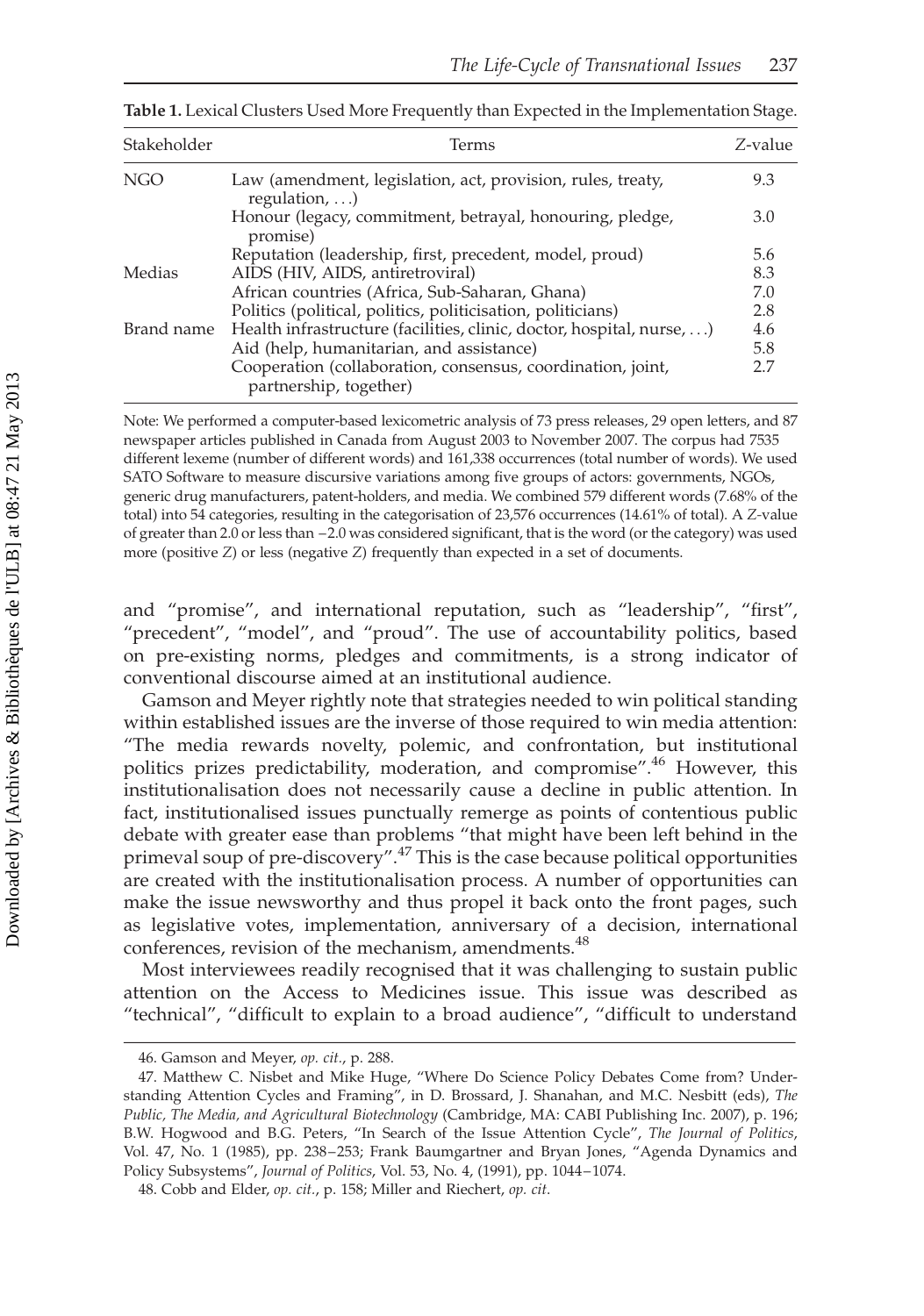if you don't have a law background", and "too subtle for most reporters". Nevertheless, they continued sending regular press releases and open letters to mainstream newspapers. According to one interviewee, the institutional process created global momentum, raised awareness, and opened "space for debate that wasn't necessarily there before". Two examples of opportunity structures occurred in the implementation phase. First, as Figure  $2^{49}$  illustrates, the international AIDS Conference held in Toronto in 2006 constituted an opportunity to assess the effectiveness of the legislation and led to a greater amount of media coverage in Canada on this issue compared with the implementation of the WTO decision two years earlier. Another example is the mandated review of the Canadian mechanism in 2007, which drew considerable attention and prompted the participation of stakeholders worldwide, such as UNICEF and the Irish Pharmaceutical Healthcare Association.

As the issue progressively evolved with the rhythm of punctual institutionalised events, it became *path-dependent*. The notion of path dependency denotes the idea that once a certain option, selected as a result of a contingent or idiosyncratic event, gains an initial advantage, it becomes locked in through a positive feedback loop.<sup>50</sup> It is traditionally used within the paradigm of rational choice, where feedback is seen as a material gain or loss that alters interest calculations. It can also be applied to issue life cycle, if one assumes that positive and negative feedback could be found in the realm of communication.<sup>51</sup> Thus, once issueentrepreneurs have ventured down a particular path, they are likely to find it very difficult to reverse their course. Certain arguments are automatically ruled out while others are generated for those who address the issue. Stakeholders must rely on the initial frame established by issue-entrepreneurs to feed their rhetorical emulation and move the debate forward. They may contribute to the master frame, but "rarely in ways that are inconsistent with its core elements, unless events have discredited it and undermined its mobilizing potency".<sup>52</sup> As a result, alternative diagnoses and prognostics, that were once quite plausible, are discarded before being carefully examined. Refusing the constructed master frame, can result in non-responsiveness, outlier status, or accusations of bad faith.

Such a path dependency was apparent in the implementation phase, when the debate moved from Geneva to Ottawa. As Table 2 illustrates, claims made by stakeholders that were related to the initial framing received wider echoes in the media. Since the issue was initially framed after the patent dispute in South Africa, it is not surprising that pharmaceutical companies were unable to divert attention to poverty, corruption, inadequate health infrastructures and other serious obstacles to access to medicine. Similarly, since issue-entrepreneurs initially capitalised on the HIV/AIDS crisis in Africa and named their campaign

<sup>49.</sup> Newspaper articles, press releases, op eds, and editorials whose main theme  $($ >50% content) was the Canadian Access the Medicines Regime were collected using the search terms "Bill C-9" or "Jean Chretien Pledge to Africa" and other synonyms in the Factiva database from 31 August 2003 to 25 November 2006.

<sup>50.</sup> Paul Pierson, "Increasing Returns, Path Dependence, and the Study of Politics", *American Political Science Review*, Vol. 94, No. 2 (2000), pp. 251– 267; James Mahoney, "Path Dependence in Historical Sociology", *Theory and Society*, Vol. 29, No. 4 (2000), pp. 507–548; Kathleen Thelen, "Historical Institutionalism in Comparative Politics", *Annual Review of Political Science*, Vol. 2 (1999), pp. 369 –404.

<sup>51.</sup> Thomas Banchoff, "Path Dependence and Value-Driven Issues: The Comparative Politics of Stem Cell Research", *World Politics*, Vol. 57, No. 2 (2005), pp. 200–230.

<sup>52.</sup> Snow and Benford, "Ideology, Frame Resonance", *op. cit.*, p. 212.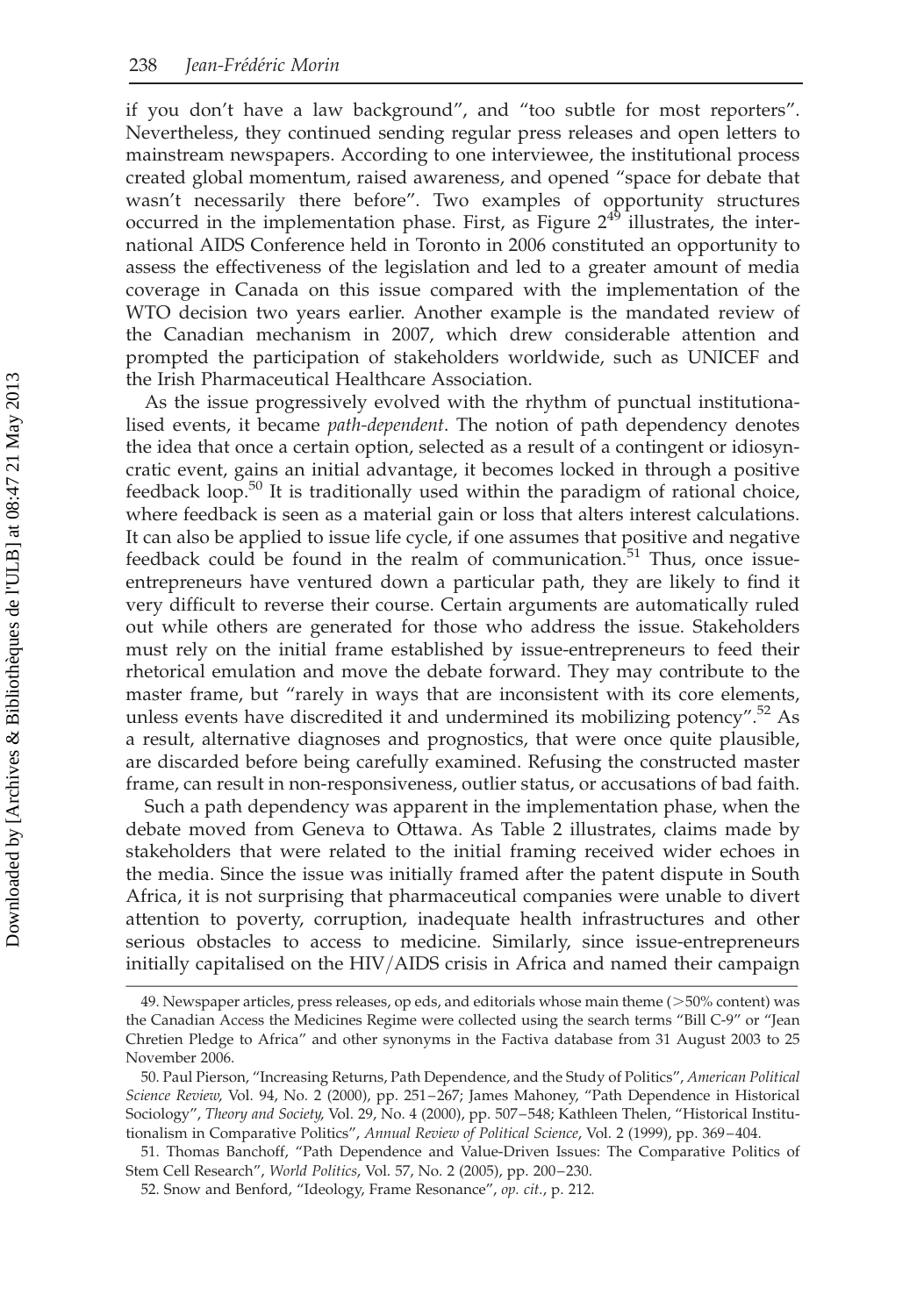

Figure 2. Newspapers coverage of the Access to Patented Medicines issue in Canada.

"Access to Essential Medicines", it is not surprising that NGOs found it difficult to expand their initial framing to include medicines that are not on the WHO essential medicines list, and to expand the proposed export system to large emerging countries. This case illustrates that positive feedback loops apply to

Table 2. Occurrences in Newspaper of NGO and Industry Claims during the Implementation Stage.

| Industry claims                                                                    | NGO claims |                                                       |                |
|------------------------------------------------------------------------------------|------------|-------------------------------------------------------|----------------|
|                                                                                    |            |                                                       |                |
| Pharmaceutical companies as part of the 8 NGOs as part of the solution<br>solution |            |                                                       |                |
| Patents are not the main obstacle                                                  | 8          | Patent are a major obstacle                           | 55             |
| Mechanism should include anti-<br>diversion measures                               |            | 13 The mechanism should be as simple as<br>a possible | 42             |
| The mechanism should be humanitarian<br>in nature                                  |            | 42 The mechanism should be commercial<br>in nature    | -20            |
| Balance of interests should be an<br>objective                                     |            | 14 Developing countries interests should<br>prevail   | $\overline{4}$ |

Note: Eighty seven newspaper articles whose main theme  $($ >50% content) was the Canadian Access to Medicines regime were manually coded to identify the influence of non-state actors. Two coders used a standardised coding frame, working together for two weeks and then reconvening periodically to discuss issues that had arisen during coding. If discrepancies arose, the coders reached a common interpretation and kept a log of decisions.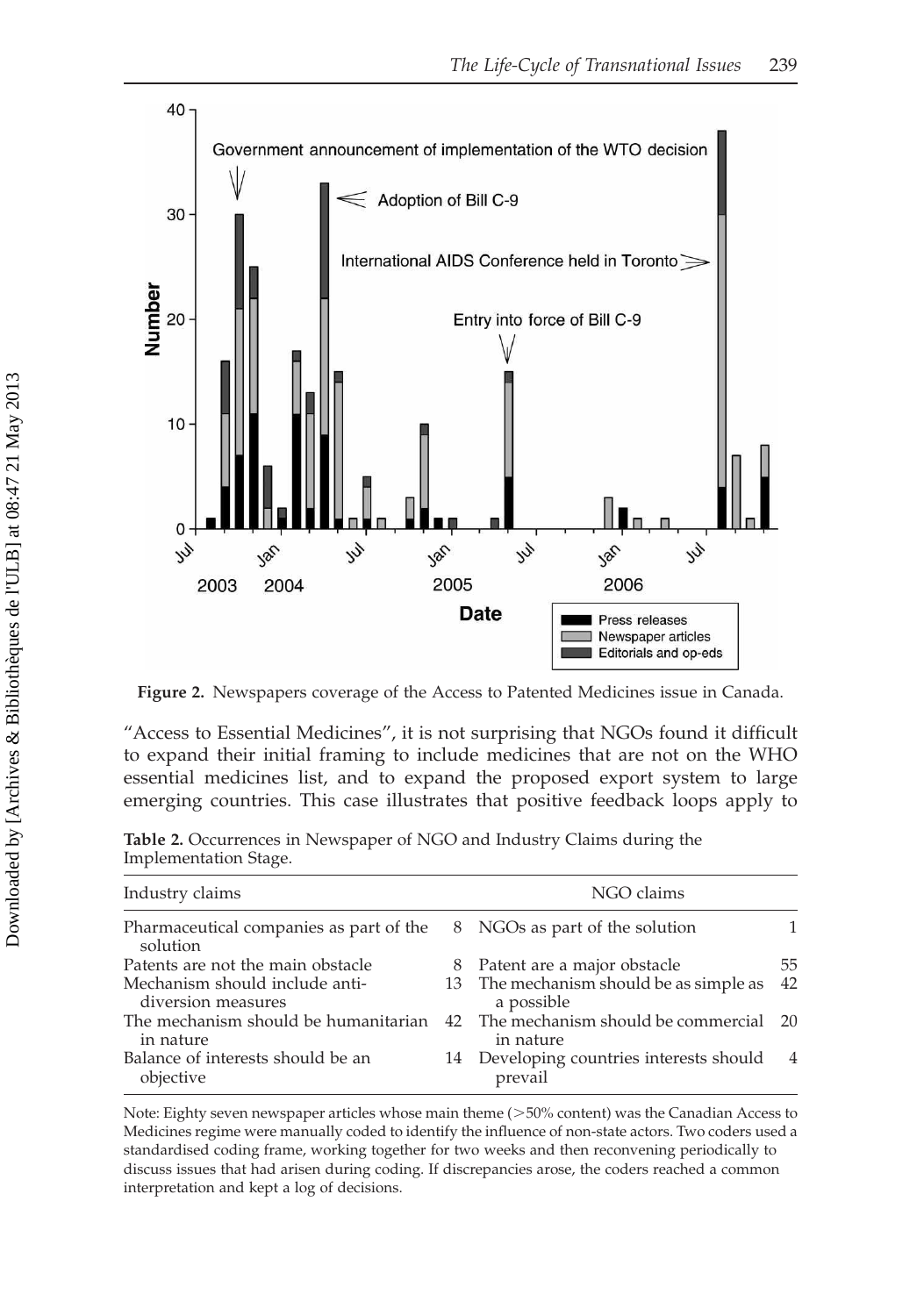all stakeholders and do not necessarily advance the cause of the initial issueentrepreneurs.

One positive feedback loop that reinforces a discursive path dependency and locks issue-entrepreneurs in their initial rhetoric is the contagion effect. The contagion effect refers to a phenomenon pursuant to which the issue is spread out across both geographical and social boundaries. Spin-off movements grow and latecomers enter the fray, attracted by positive feedbacks such as media exposure, public visibility, and donor funding.<sup>53</sup> These latecomers often favour different strategies than the original issue-entrepreneurs. As Tarrow observes, groups that join a movement at the peak of the cycle "are not generally known for their insurgent tendencies".<sup>54</sup> Instead, they free-ride on existing frames rather than create new frames that are radically different. Their involvement thus reinforces the institutionalisation of the issue.

The issue of access to medicines indeed cascaded across movements and organisations. As one interviewee, involved early in the process, recalled, "the entire global public health and NGO community and academic community became obsessed with this [issue]: it's all you can talk about for a couple of years". One interviewee from a small NGO admitted that "when it became a very salient issue, it was time to do something, to take a position". Another interviewee readily recognised that "we felt we had something to say [when] there was a wide recognition that this legislation had potential to have an important impact". One of the latecomer interviewees explained that they had "limited human resources, certainly limited financial resources" and it is important "to choose priorities for our advocacy and we choose them based on opportunities". Once institutionalised, the issue of access to medicines, described as "the low hanging fruit", offered clear opportunities for latecomers. More specifically, according to one of these latecomers, "There's nothing like a success to galvanise people's interest [and] it was an area where success—or the taste of success, the possibility of success—was in the air".

These latecomer NGOs were, within the transnational advocacy network, the most enthusiastic supporters of the 2003 WTO decision and the most satisfied with the evolution of the debate. As well, small NGOs without the capacity to initiate a global debate were similarly satisfied. They did not try to alter the course of the issue and were "really going with the flow in terms of the expertise that was there". In this context, they were pleased to have an impact on the process. As one interviewee noted, "this was one case where we could put in our report to [our funders], hey, policy changed". Indeed, latecomers tended to measure their success by their influence on policymakers rather than by improved conditions of access to medicines. According to one of them, "the fact that we won on the political level is already a great step forward".

Issue-entrepreneurs, who were large transnational NGOs with headquarters in Paris, London or Washington, had much greater ambitions. They were more comfortable in the agenda-setting stage than working within an institutional setting. Not content with simply having access to policymakers, they felt taken advantage of by the other latecomer NGOs. What Peterson calls an "asymmetry

<sup>53.</sup> Clifford Bob, *The Marketing of Rebellion: Insurgents, the Media and International Activism* (Cambridge: Cambridge University Press, 2005).

<sup>54.</sup> Tarrow, *op. cit.*, p. 47.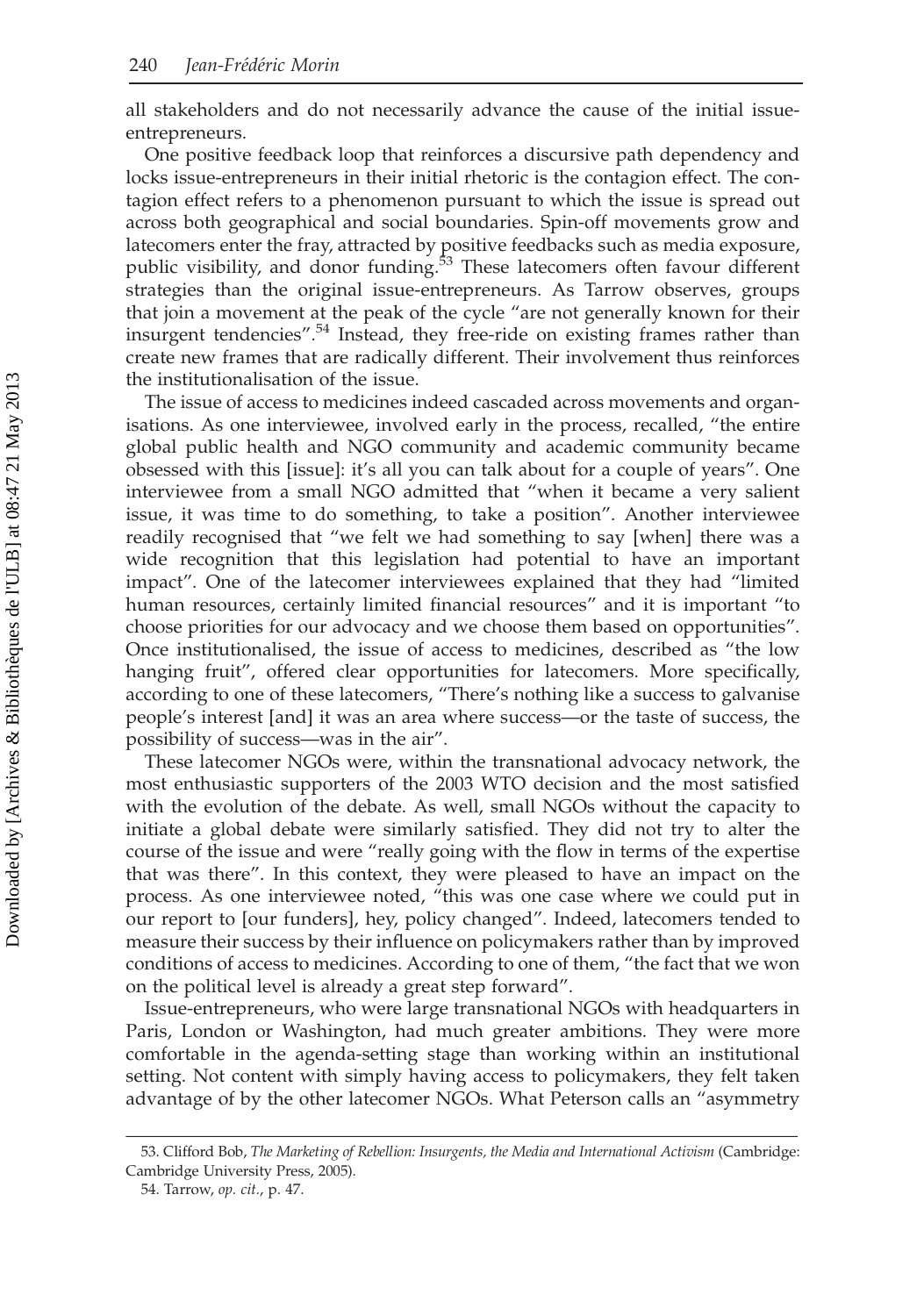of understanding"<sup>55</sup> started dividing these issue entrepreneurs from latecomers. According to an interviewee from a transnational NGO with field operations, "it's different when you've worked in the field ... you've had people dying in your arms ... your instincts about it are different". As the issue became technical, the gap with latecomers became "so vast that you [couldn't] anymore make a link between them". As smaller organisations joined the bandwagon, issue entrepreneurs lost the ability to control the direction of the debate and found themselves entrapped by their own framing. They successfully deconstructed the earlier frame but, in doing so, reconstructed a frame that did not serve their long-term interests. Confronted with a runaway version of their own conception, the issue's creators sought its demise.

#### From Cubicles back to the Field

The question arises as to why and how an issue fades out? As mentioned above, current explanations focusing on closure of political opportunities, external pressure, or internal exhaustion are insufficient. This case study explores a fourth possibility. Namely, problems arising from an issue's path dependency may entrap key stakeholders, causing them to lose control, and prompting them to kill the debate to better reframe it elsewhere. This strategic behaviour is coined "issucide".

The constraint of the discourse-based path dependency was noted by stakeholders from all sides of the debate and was manifested in three symptoms. First, some very influential actors felt that the issue they brought forth was taken from them once the technicalities of the legal mechanism became the focus of the debate. Interviewees considered that it got "technical very quickly", that "lawyers have taken over after 2000", and that the mechanism became just "an instrument to train lawyers".

This entrapment into technicalities led to the second symptom of the discoursebased path dependency. As an interviewee noted "it's easier to say something is unacceptable when all of the technical details of it are not necessarily specifically known". Indeed, several interviewees felt that they lost their critical judgment once they embarked into the technical discussion. They "[bought] in a bit to the system", they realised "things take time and people are doing their best", they "started to downgrade" their principles, they "moved much closer to the establishment", and they lost "perspective of what is to be done". A bureaucrat explained that he "worked insane hours back then" and that he "became blinded by the virtue of what [he/she] felt [he/she] was doing, without giving proper consideration to the reality of the situation". Similarly, an activist considered that they "were so invested" that it was hard to say afterwards that their "baby isn't quite as beautiful as I would like it to be". "We thought it was a neat thing", concluded an interviewee, "because we got very caught up in the detail".

The third symptom emerged from this enthusiasm. Transcending industry/ NGO divisions, a strong fear was expressed of being ostracised, considered a "fringe element", positioned "outside of the debate", or "on the other side of global consensus". Perhaps speaking with the benefit of hindsight, some

<sup>55.</sup> Karen Petersen, "Expanding Downs's Issue-Attention Cycle: International Terrorism and U.S. Public Opinion", paper presented at the International Studies Association Conference 2008, p. 10.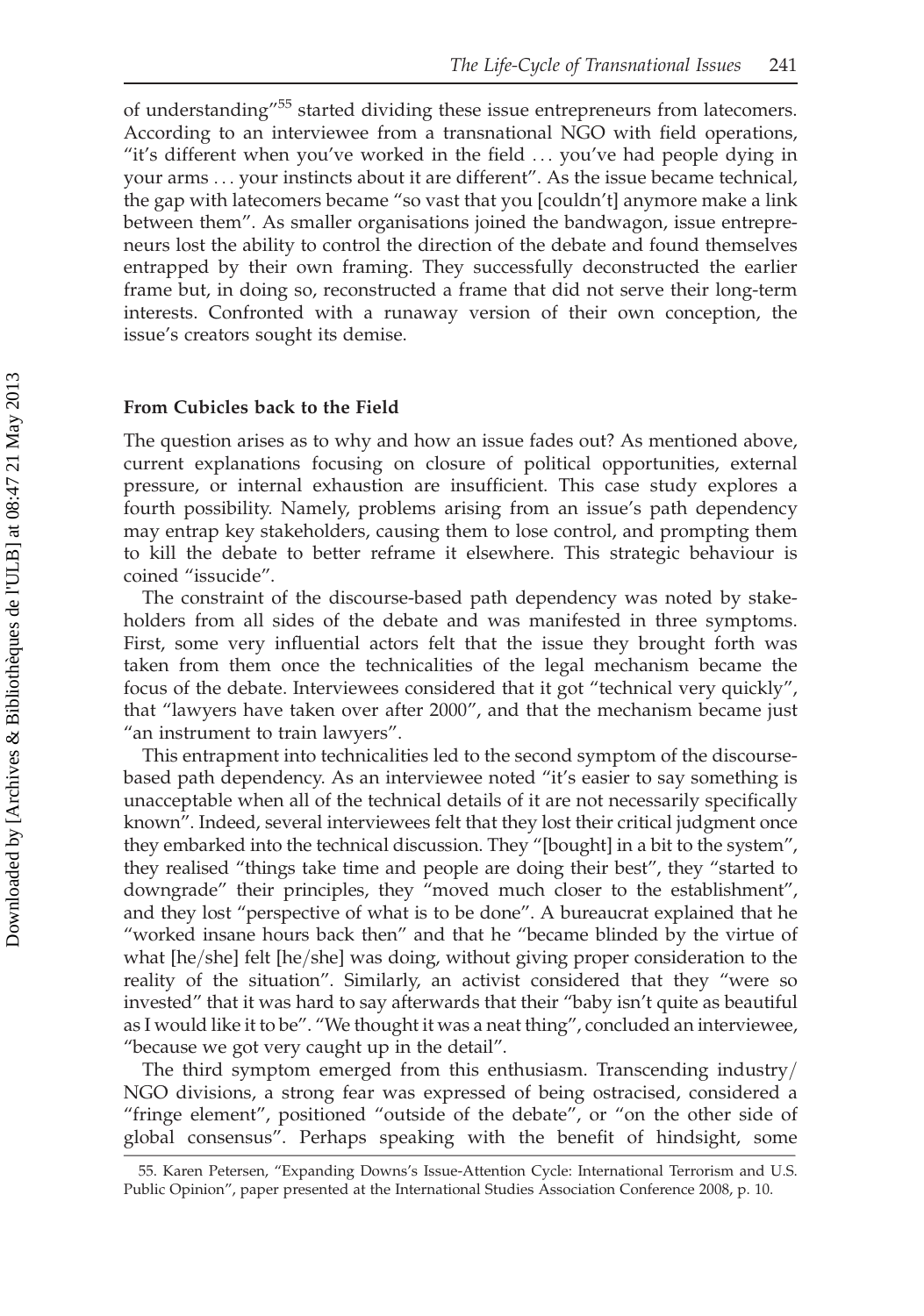interviewees noted that they had serious reservations at the time. However, the institutionalisation of the debate made criticism "much, much harder" and alternative solutions were a "tough sell". One activist "worked very hard to try to make a more gentle position and more soft and help people to understand why and to excuse". However, the need to remain part of the herd was a strong motivating factor to not deviate from the path.

Within the NGO network, issue-entrepreneurs were especially conscious of these three symptoms and, more than any other actors, resisted their effects. Indeed, large transnational NGOs who participated in the initial framing when the South African lawsuit was brought forth were among the most severe critics of the issue evolution. One qualified the debate as "a disgraceful mess" and another hoped for a "big pullback". For example, during the implementation phase in Canada, while most small Canadian-based NGOs congratulated the Canadian government for its initiative, MSF was the only major NGO to express strong criticisms, to refuse to sign the joint NGO press release, and to issue their own release entitled "How Canada Failed the International Community".<sup>56</sup>

Most of the issue entrepreneurs participated in the last stages of the debate simply to prove that the suggested solution would be a failure and to be in a better position to reframe the debate globally in a more radical fashion. "We don't think it's going to work", they said, "but we have to test it". An interviewee from a leading NGO explained that the strategy was "to accelerate attempts to use the procedure ..., to show whether or not it works ... and then to move on". They thought that if they could successfully demonstrate its failure after having advocated its implementation, they would have, as one interviewee put it, "such a strong case to make for this decision to either be reversed or that it's all a waste of time and we should be looking for completely different models".

Pharmaceutical companies joined issue-entrepreneurs in their belief that the WTO decision would not significantly improve access to medicines, and therefore would not threaten their patents. But since their ill-fated South African lawsuit, they feared that "mass media would really turn against" them. They were particularly susceptible to shaming strategies as their business model depended on a regulatory framework set by decision-makers, themselves influenced by public opinion. Some companies, including GlaxoSmithKline and Merck, were more risk averse than others. They were concerned, as an interviewee recalled, about activists "throwing paint on their doors or protesting" at their shareholder meetings. This aversion to risk actually made some companies reconsider their more high profile AIDS research. It became imperative to have the issue resolved in a manner that would "be perceived as beneficial to least developed countries".<sup>57</sup>

To reverse the public criticism, pharmaceutical companies did, as their lobbyists boast, "something very, very intelligent" and "much more sophisticated", revealing "a greater level of understanding of how better to communicate". Indeed, they realised that their material interests could be spared and their reputation improved if they cooperated and supported the suggested mechanism. They decided to "[concede] on some demands in a way which makes it difficult ... to be challenged". They wrote letters, press releases and submissions that

<sup>56.</sup> MSF, "How Canada Failed the International Community", press release, 29 April 2004.

<sup>57.</sup> Meir Perez Pugatch, "Political Economy of Intellectual Property Policy-Making—An Observation from a Realistic (and Slightly Cynical) Perspective", *The Journal of World Investment & Trade*, Vol. 7, No. 2 (2006), p. 270.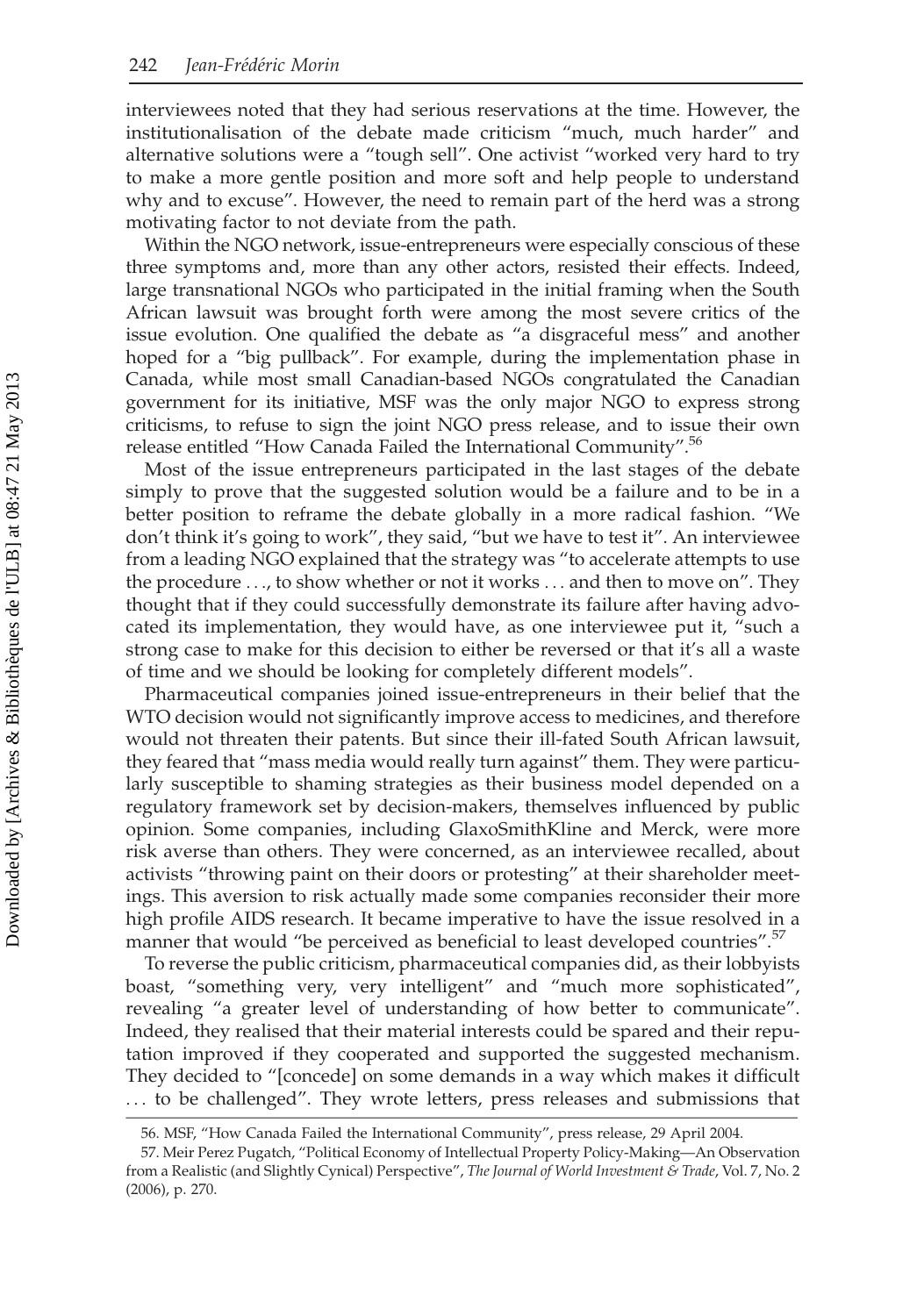"expressed strong support for new world trade rules that would help get needed medicines to people in the poorest nations".<sup>58</sup> As Table 2 indicates, industry press releases used inclusive terms to describe interactions with other actors, such as *partnership*, *cooperation*, *coordination*, *jointly*, *together*, *agree*, and *shared*. The few aggressive nouns and adjectives employed referred to the common "*fight* against diseases" and "the *battle* against public health threats". As a lobbyist summarised, they decided to compromise on a mechanism that had highly symbolical value but little commercial risk "to get them off our backs".

Some governments were also hoping the debate on access to medicines would end. It was undermining the legitimacy of the WTO, slowing the momentum for trade liberalisation, and causing governments to bow to protectionist pressures. In a 2002 press release, the WTO noted that the issue was "of great importance not only to developing countries but to the organisation itself and to the broader trade negotiations that are part of the Doha Development Agenda". According to an interviewee, there was a risk that the issue might "blow up and affect other sectors, and affect the whole system generally". "From Seattle onward", the interviewee explained, "the WTO and its member states have come to be seen almost as an enemy of progress and progressive people". For a trade negotiator, "the priority ... was to demonstrate that the international trade system could accommodate the very vulnerable situation of developing countries".

The issucide was thus a collective murder.<sup>59</sup> Leading NGOs, pharmaceutical companies and governments wanted, each for their own reasons, to "[cross] this sensitive issue off the agenda". At a time when the legalisation of world politics was in fashion, $60$  their weapon was the consensual adoption of a legal instrument. Interestingly, the country with the highest interest in seeing the issue die, the United States, was the first to accept the amendment of the TRIPS agreement authorising the export of generic drugs. Since then, the issue of access to patented medicines has not been actively discussed at the WTO. It was described by interviewees as "diminished", a "dead end", as having "run its course", "resolved", "not a big deal", "not a priority" and "forgotten". Further, one interviewee stated that the issue was "off the agenda because we let it slip off the agenda".

With access to patented medicines on the wane, stakeholders have shifted their individual efforts to reframing the problem and are involved in new battles. According to one interviewee, the pharmaceutical industry now considers itself to be "in a much more comfortable negotiating position" given that they signed an agreement with developing countries "essentially declared that the TRIPS agreement no longer obstructs efforts to promote public health".<sup>61</sup> In fact, pharmaceutical companies were confident that the issue would not rekindle in a way that would be to their detriment, and thus felt more comfortable to challenge the laws or policies of several countries, including Thailand, India,

<sup>58.</sup> Pfizer, "Pfizer Expresses Strong Support for planned Drug-Access Rules", press release, 28 August 2003.

<sup>59.</sup> Jean-Frédéric Morin and Richard Gold, "Consensus-Seeking, Distrust and Rhetorical Entrapment: The WTO Decision on Access to Medicines", *European Journal of International Relations*, Vol. 16, No. 4 (2010), pp. 563–587.

<sup>60.</sup> Kenneth Abbott, Robert Keohane, Andrew Moravcsik, Anne-Marie Slaughter and Duncan Snidal, "The Concept of Legalization", *International Organization*, Vol. 54, No. 3 (2000), pp. 401–419.

<sup>61.</sup> Pugatch, *op. cit*., p. 271.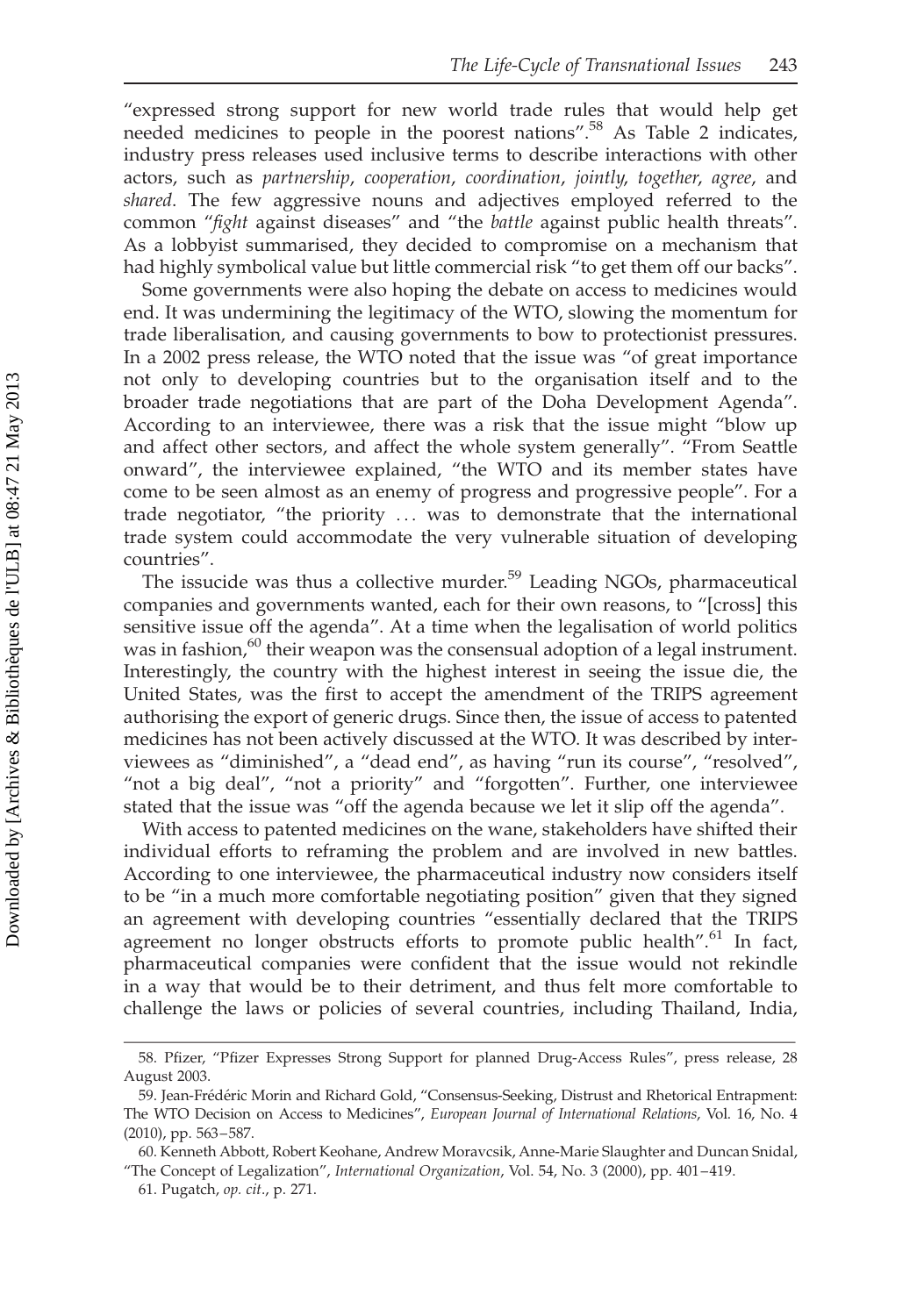and Kenya. With the issue of access to medicines now being off the table, they began promoting the issue of intellectual property enforcement.<sup>62</sup>

From the point of view of trade negotiators from developed countries, the WTO decision crossed a sensitive issue off the agenda. Access to medicines is no longer actively discussed at the WTO TRIPS Council, nor even at WTO public symposia for civil society. A trade negotiator congratulated himself for this success:

Of course I know that the problem on the ground—HIV/AIDS—is still a major issue, but as a political issue I think we manoeuvred in such a way that indeed the confrontational and emotional debates have really almost died out.

The WTO and its members are now in a better position to move on to address agricultural subsidies and trade liberalisation.

NGOs and governmental officers from developing countries were also pleased that the WTO debate ended. The mechanism's poor results, for which they expressed scepticism even before its adoption, is evidence that other solutions must be found. According to them, "it should be a wakeup call", "it's very clear now you have to find something different", they have "such a strong case for completely different models", "we just need to start from scratch", and "we need to go back to the drawing board".

For NGOs "a new chapter is starting". The end of the debate offers unique opportunities to reframe the issue elsewhere. Interviewees no longer feel trapped in what they described as a "fake debate opposing trade and health", but are instead "talking access to health in a different level". Indeed, the end of the WTO debate coincided with the opening of the WHO debate on access to medicines. This forum shift toward the WHO is seen as a positive development by activists and governmental officials working on public health. Discussions still include patent related issues, but locate them within a broader framework. Options being considered are not limited to compulsory licensing for countries with insufficient manufacturing capacity, but include prize funds, and technology transfer to help increase manufacturing capacity in developing countries.

It is important to note that the death of this issue does not imply that the conditions that fostered its emergence are resolved. The underlying problem persists, namely, that essential medicines are unavailable to those in need. Being unresolved, issue-entrepreneurs wait for a new political opportunity to generate a related issue from the ashes of its predecessor. There is a high probability that the problem and actions pick up again sooner rather than later, but the issue will certainly be framed differently.

The issue, once re-framed, may even be discussed at the WTO once again. Interestingly, transforming the current waiver into a permanent amendment of the TRIPS agreement requires the acceptance of two thirds of the WTO members to take effect. The 2005 Decision was originally open for acceptance until 1 December 2007, a deadline later extended to 31 December 2009. On that date, less than one third of WTO members accepted the amendment. In fact, most intended

<sup>62.</sup> Susan Sell, "The Global IP Upward Ratchet, Anti-counterfeiting and Piracy Enforcement Efforts: The State of Play" (Institute for Global and International Studies, George Washington University, 2008), available: <[http://www.keionline.org/misc-docs/Sell\\_IP\\_Enforcement\\_State\\_of\\_Play-OPs\\_1\\_June\\_](http://www.keionline.org/misc-docs/Sell_IP_Enforcement_State_of_Play-OPs_1_June_2008.pdf) [2008.pdf](http://www.keionline.org/misc-docs/Sell_IP_Enforcement_State_of_Play-OPs_1_June_2008.pdf)> (accessed 1 May 2009).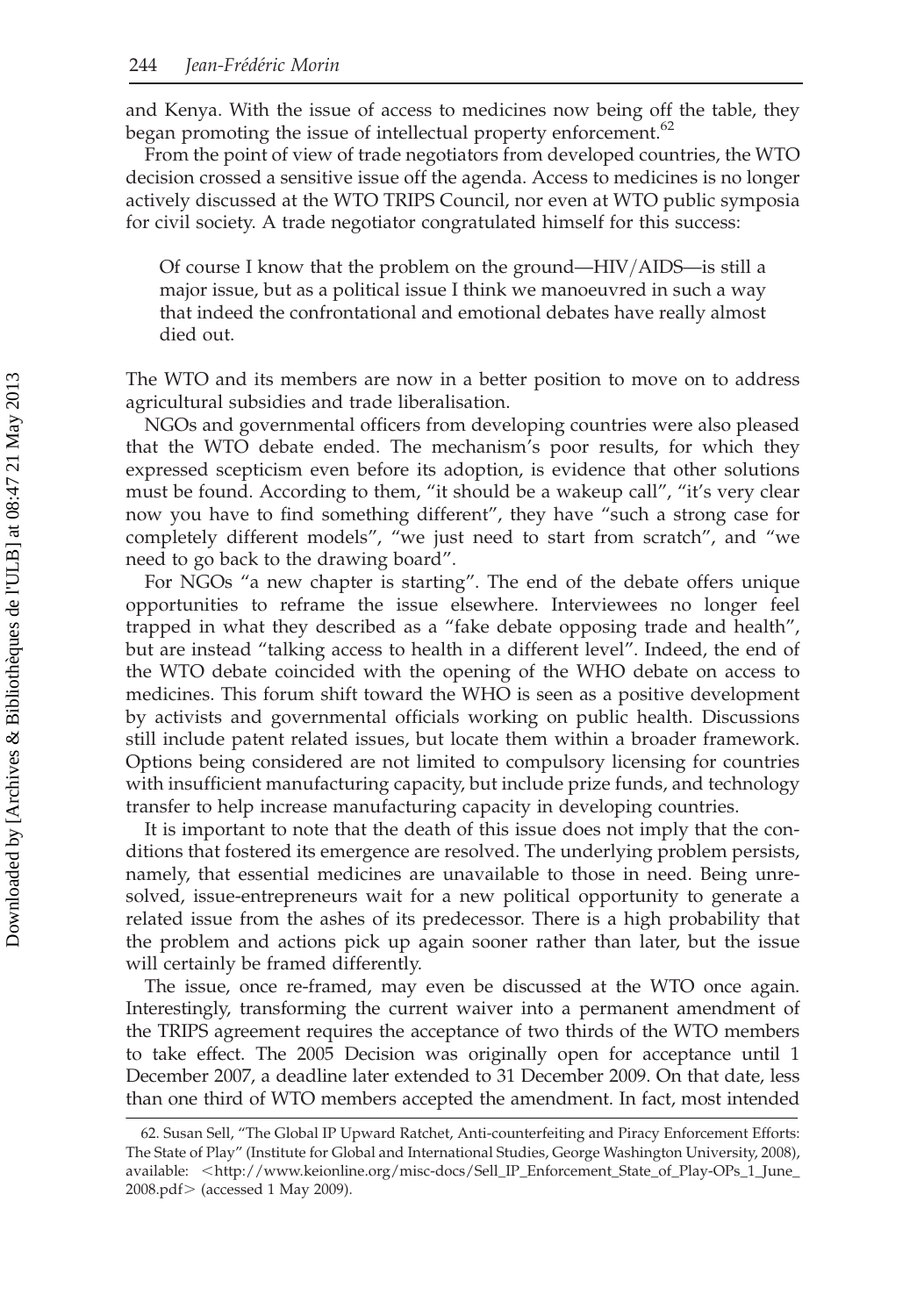beneficiaries of the amendment, i.e. developing countries without manufacturing capacity in the pharmaceutical sector, have not formally accepted it. This can be interpreted as an attempt to create a political opportunity for a re-framed issue.

#### Conclusion

The issue of access to patented medicines was born in South Africa, lived in Geneva, and died in Ottawa. This paper argues that the manner in which an issue expires is closely associated with how it comes to life. In this case it emerged from a legal dispute between pharmaceutical companies and the South African government, and evaporated with the adoption of a legal agreement consensually supported by most stakeholders. It started with one of the most serious public relations blunders in the history of pharmaceutical companies, and it ended with what might well be an ingenious communication strategy.

To date, international studies have paid little attention to issues as social constructions, and even less at the last stages of the issue life cycle. To capture the process by which issues become the source of structural constraints, rather than the target of framing efforts, this paper applied the concept of path dependency. Once a discourse-based path is selected by issue-entrepreneurs, it has a structuring effect on all stakeholders, including on the issue-entrepreneurs themselves. It constrains agents by determining whom and what are relevant to the debate. Those who try to escape are marginalised, while those in compliance are positively sanctioned by media and decision-makers. However, the path of an issue does not automatically lead to its evaporation at some point down the road. To reduce the public controversy, one actor, or all actors, must strategically break with their earlier statements and reach a consensual agreement.

On the access to medicines issue, the first actors that called attention to a legal problem, that capitalised on the HIV/AIDS crisis, and that used the example of Africa, were also the first to have felt constrained by their own frame in their attempt to look for economical rather than legal solutions, to expand the list of medicines covered beyond anti-retrovirals, and to allow large emerging economies to benefit from a scheme designed by countries without manufacturing capacities. In order to escape an issue in which they felt entrapped, issueentrepreneurs and other stakeholders worked strategically to kill the issue in order to better reframe it in other forums.

Developing countries would probably have secured more gains if, instead of entering into a path dependant debate, they had quietly changed their practices. They could have unilaterally changed their domestic legislation to include additional exceptions and waited for the United States to create the controversy by litigating at the WTO. As Peter Drahos observed,

[b]earing in mind the public relations disaster of the litigation by pharmaceutical multinationals against South Africa and the fact that the US would have been globally seen to be undermining the Doha Declaration as a moral canon, one suspects that the costs to the US of a WTO litigation strategy would have been simply too high.<sup>63</sup>

Therefore, instead of sustaining a discursive path dependency with their arguments, developing countries' legal practices would have created a legal path,

<sup>63.</sup> Drahos, *op. cit*., p. 24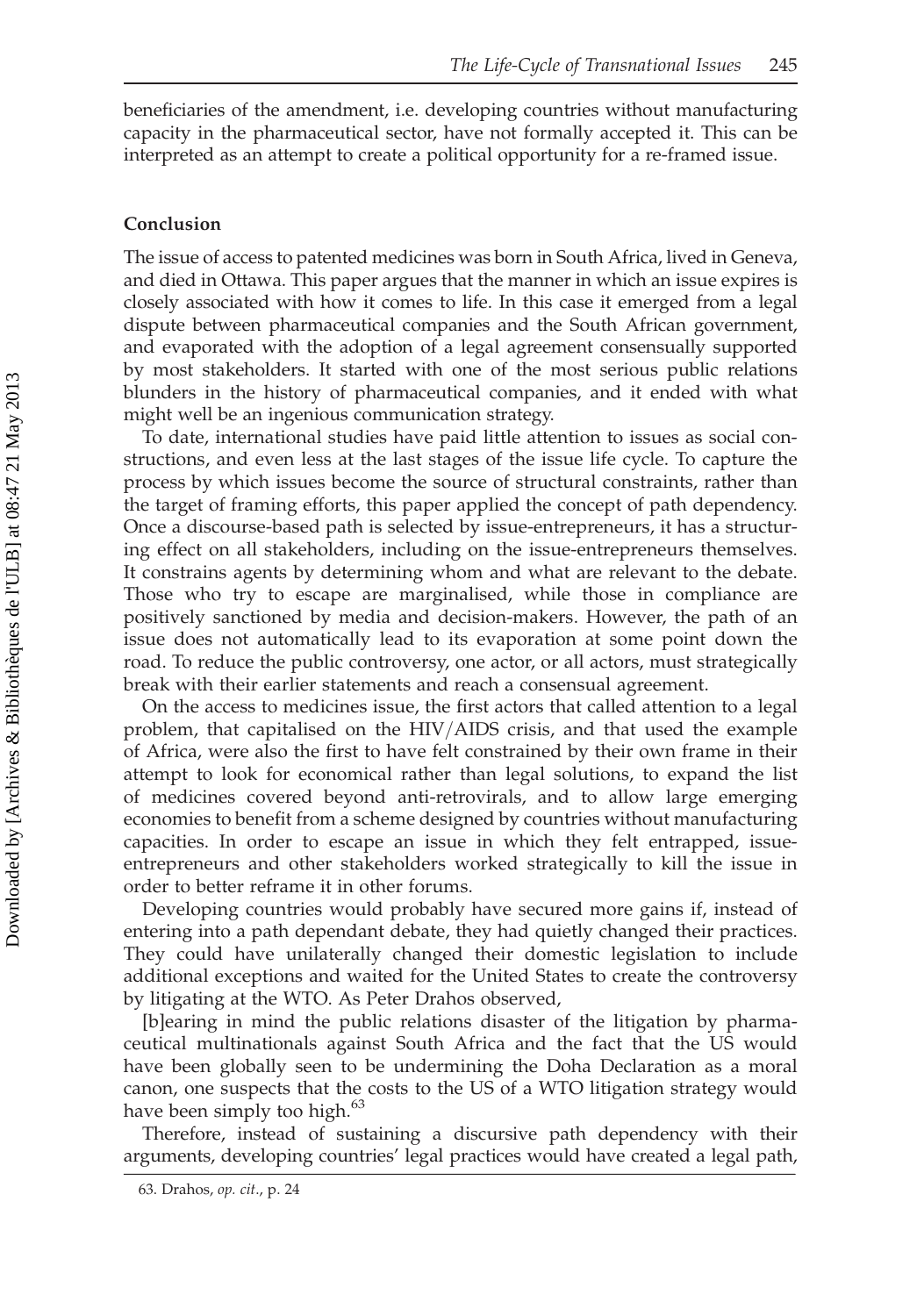reinforcing their own integration of TRIPS obligations: "[t]he more widespread and longer the practices of developing countries became the more weight as a matter of international law those practices would have gained".<sup>64</sup> Unfortunately, some delegations at the WTO suffer from having too much rhetorical ability and too little legal creativity.

### Appendix

Table A1. List of Interviewees.

| Affiliation                                        | Interviewee                              | Date of interview |
|----------------------------------------------------|------------------------------------------|-------------------|
| Act Up Paris                                       | Elouardighi, Khalil                      | 30 October 2006   |
| AIDS Law Project (South Africa)                    | Berger, Jonathan                         | 2 April 2007      |
| Apotex                                             | Clark, Bruce and Hems,<br>John           | 30 January 2007   |
| Canada's Research-Based                            | Williams, Russell                        | 20 December 2006  |
| Pharmaceutical Companies                           |                                          |                   |
| Canadian Activist                                  | Twiss, Caroline                          | 7 March 2007      |
| Canadian Council for International<br>Cooperation  | Sreenivasan, Gauri                       | 7 September 2006  |
| Canadian Generic Pharmaceutical<br>Association     | Connell, Jeff                            | 30 January 2007   |
| Canadian HIV/AIDS Legal Network                    | Elliott, Richard                         | 31 January 2007   |
| Canadian International Development<br>Agency       | Armstrong, Christopher                   | 17 January 2007   |
| Center for Medicines in the Public<br>Interest     | Pitts, Peter                             | 25 January 2007   |
| Department of Foreign Affairs (Canada)             | Drummond, John                           | 31 October 2006   |
| Eli Lilly                                          | McCool, Terry                            | 8 February 2007   |
| <b>Essential Action</b>                            | Weissman, Robert                         | 5 October 2006    |
| European Commission                                | Van-Eeckhaute, Jean<br>Charles           | 19 December 2006  |
| European Commission                                | Vandoren, Paul and<br>Ravillard, Patrick | 13 December 2006  |
| Florida State University                           | Abbott, Frederick M.                     | 16 January 2007   |
| Former Canadian Minister of                        | Pettigrew, Pierre                        | 14 December 2006  |
| International Trade                                |                                          |                   |
| Formerly at the Private Council Office<br>(Canada) | Kurji, Feyrouz                           | 10 January 2007   |
| Formerly with Médecins Sans Frontières             | Bonin, Marie-Hélène                      | 8 November 2006   |
| Formerly with Pfizer                               | Bennett, Catherine                       | 6 October 2006    |
| Formerly with PhRMA                                | Finston, Susan                           | 5 October 2006    |
| Genetic Resources Policy Initiative<br>(Kenya)     | Lewis-Lettington,<br>Robert              | 4 April 2007      |
| Ghanaian Patent Office                             | Tamakloe, Joseph                         | 16 November 2007  |
| Gorlin Group                                       | Gorlin, Jacques                          | 5 October 2006    |
| Government of Brazil                               | Passarelli, Carlos                       | 13 December 2007  |
| Government of Rwanda                               | Charles, Furaya                          | 20 November 2007  |
| Health Canada                                      | Lee, David K.                            | 8 September 2006  |
| IP Watch                                           | Gerhardsen, Tove Iren                    | 1 November 2006   |
| Industry Canada                                    | Clark, Douglass                          | 17 November 2006  |
| Institute for Policy Innovation                    | Matthews, Merrill                        | 2 November 2006   |
| Intellectual Property Institute of Canada          | Smith, Patrick                           | 22 January 2007   |